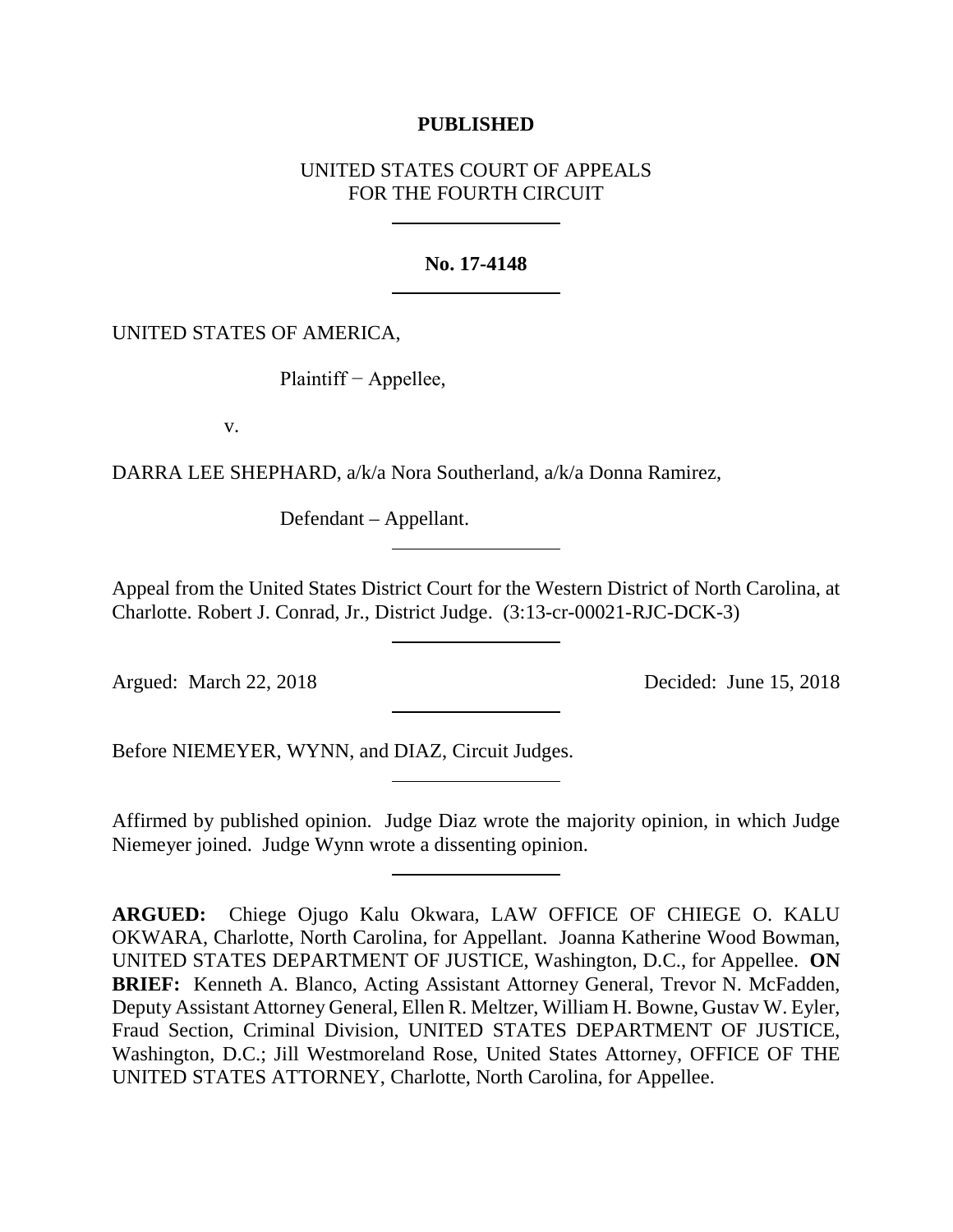DIAZ, Circuit Judge:

Darra Lee Shephard conspired to defraud U.S. residents through a telemarketing sweepstakes scheme. From a call center in Costa Rica, Shephard and others would tell their unwitting victims that they had won a sweepstakes prize. The catch? Winners could receive their prize money only after paying a "refundable insurance fee." Victims of the scheme wired thousands of dollars to the call center, but of course, no fees were refunded and no prize money was ever paid.

Shephard pleaded guilty to conspiracy to commit wire and mail fraud, conspiracy to commit money laundering, eight substantive counts of wire fraud and aiding and abetting, and four substantive counts of money laundering and aiding and abetting. She was sentenced to ninety-six months in prison and ordered to pay \$7,215,695.20 in restitution. On appeal, she challenges (1) the district court's application of the vulnerable victim sentencing enhancement and (2) its calculation of the actual loss amount. We affirm.

# I.

#### A.

From 2007 through February 2015, Shephard "participated in, and otherwise facilitated," a sweepstakes telemarketing call center in Costa Rica for the purpose of defrauding U.S. residents by convincing them to pay money in order to claim a fake sweepstakes prize. J.A. 158.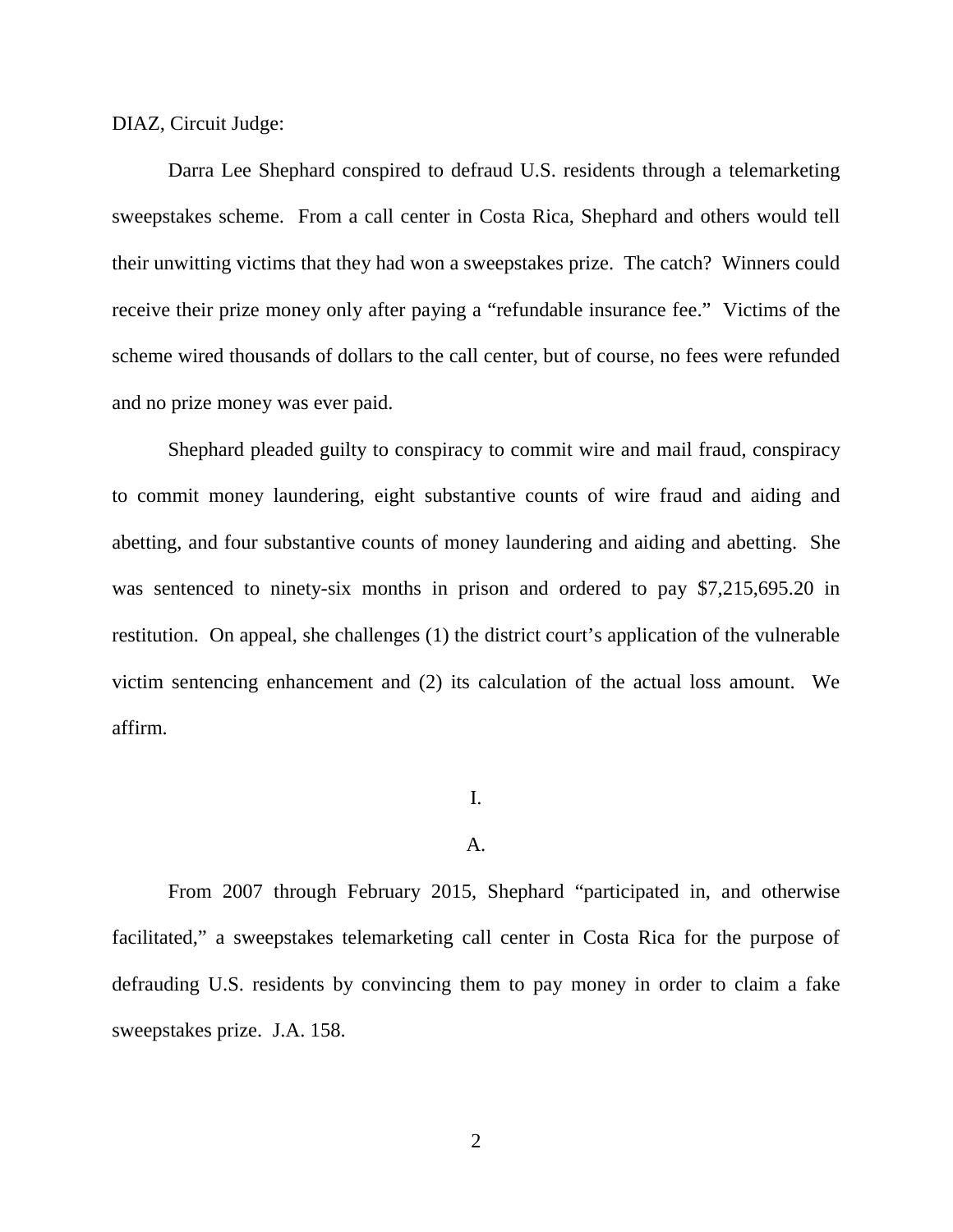The call center required "openers" to call residents in the United States and inform them that they had won second prize in a sweepstakes in the amount of \$350,000 to \$450,000. The "openers"—often falsely representing themselves as U.S. government employees—would explain that in order to receive the prize money, the U.S. resident must pay a "refundable insurance fee" by wiring money via Western Union, MoneyGram or an international bank. Victims then wired money to a "runner," who would collect wire transfers at banks in Costa Rica, or a "bridge," who would receive the funds in the United States and forward them along to the call center in Costa Rica.

Once someone fell prey to the scam and made an initial payment, a "loader" would call again and convince the victim to send more money. The "loader" would tell the victim that a mistake had been made and he had actually won first prize, which was more than \$3,000,000. Of course, the victim would first need to pay thousands of additional dollars in increased insurance fees to claim this larger prize. If the victim fell for the scheme *again* and made another payment, the "loader" would continuously raise the sweepstakes prize and ask for more money from the same victim. This process is known as "reloading." At various times throughout her tenure, Shephard worked in the call center as an "opener," a "runner," and a "loader."

## B.

Shephard was arrested in Costa Rica in July 2015 and then extradited to the United States. She pleaded guilty to all fourteen counts of her indictment without the benefit of a plea agreement. Shephard also agreed to a written factual basis for her plea, which described the sweepstakes scheme and her involvement. Shephard reserved her right to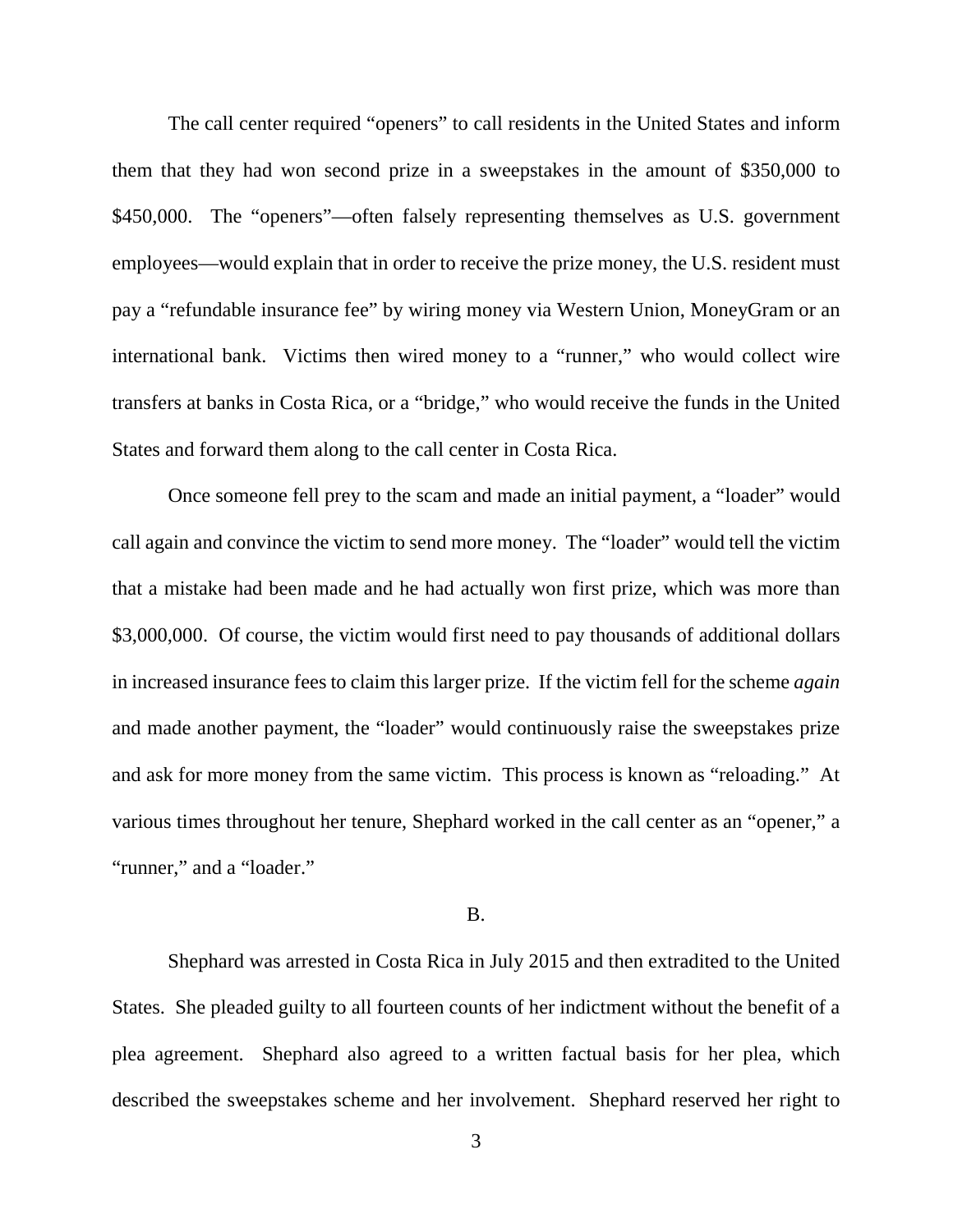object to two proposed findings at sentencing: (1) that the loss amount was over \$3,500,000 and (2) that she knew that many of the victims were over the age of fifty-five and vulnerable.

Shephard's presentence report ("PSR") relied on the factual basis, as well as two written statements from Shephard, to calculate the appropriate Guidelines range. The PSR applied a base offense level of 7 for wire fraud, a number of enhancements, and a threelevel downward adjustment for acceptance of responsibility. For our purposes, only two of the enhancements matter: First, the PSR applied a two-level enhancement because the offense involved vulnerable victims. U.S.S.G. § 3A1.1(b)(1). Second, it applied an eighteen-level increase for a loss amount of more than \$3,500,000 but less than or equal to \$9,500,000. U.S.S.G. § 2B1.1(b)(1)(J). The PSR relied on the financial analysis prepared by the government, which explained that during Shephard's involvement the loss amount collected from victims via Western Union was \$5,876,814.27 and the loss amount collected via MoneyGram was \$1,338,880.93, resulting in a total loss amount of \$7,215,695.20.

Shephard objected to the vulnerable victim enhancement and the loss amount calculation. She argued there was no evidence that the scheme targeted unusually vulnerable victims or that Shephard knew it targeted such victims. As for the loss amount, she claimed it should be less than \$3,500,000 because the victims' losses were not adequately documented and her involvement in the call center was sporadic. The court overruled the objection to the vulnerable victim enhancement "based on responses from the government, consistent with my other rulings in other [related] call center cases that . . . vulnerable victim enhancements were appropriate in the nature of how this fraud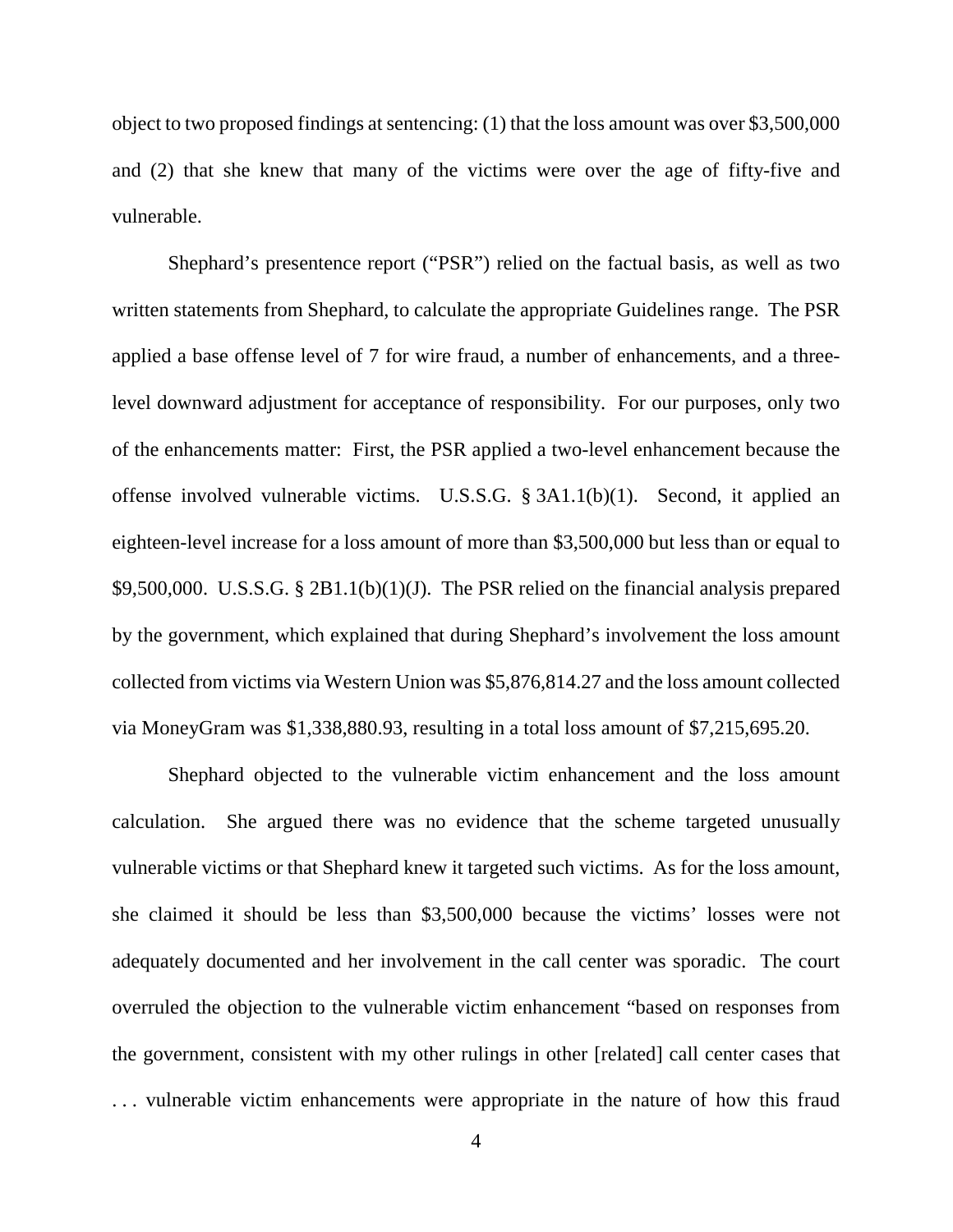activity worked." J.A. 71. And it affirmed the loss amount as a "conservative estimate" based on "solid methodology." J.A. 70. The court further explained that Shephard was responsible for the criminal activity of her coconspirators even after her personal participation ended because she never affirmatively withdrew from the conspiracy.

The district court adopted the PSR's Guidelines calculation, which applied a total offense level of 34 and a criminal history of I for a Guidelines range of 151 to 188 months' imprisonment. The court then departed and varied downward to arrive at a sentence of ninety-six months' imprisonment and \$7,215,695.20 in restitution.

Shephard filed a timely appeal.

## II.

We review criminal sentences for reasonableness using an abuse of discretion standard. *Gall v. United States*, 552 U.S. 38, 51 (2007). A sentence based on an improperly calculated Guidelines range is procedurally unreasonable. *United States v. Davis*, 679 F.3d 177, 182 (4th Cir. 2012). In reviewing whether a sentencing court properly calculated the Guidelines range, we review the court's factual findings for clear error and its legal conclusions de novo. *Id.* 

#### A.

The Sentencing Guidelines allow for a two-level enhancement "[i]f the defendant knew or should have known that a victim of the offense was a vulnerable victim." U.S.S.G. § 3A1.1(b)(1). A vulnerable victim is a person "(A) who is a victim of the offense of conviction and any conduct for which the defendant is accountable . . . and (B) who is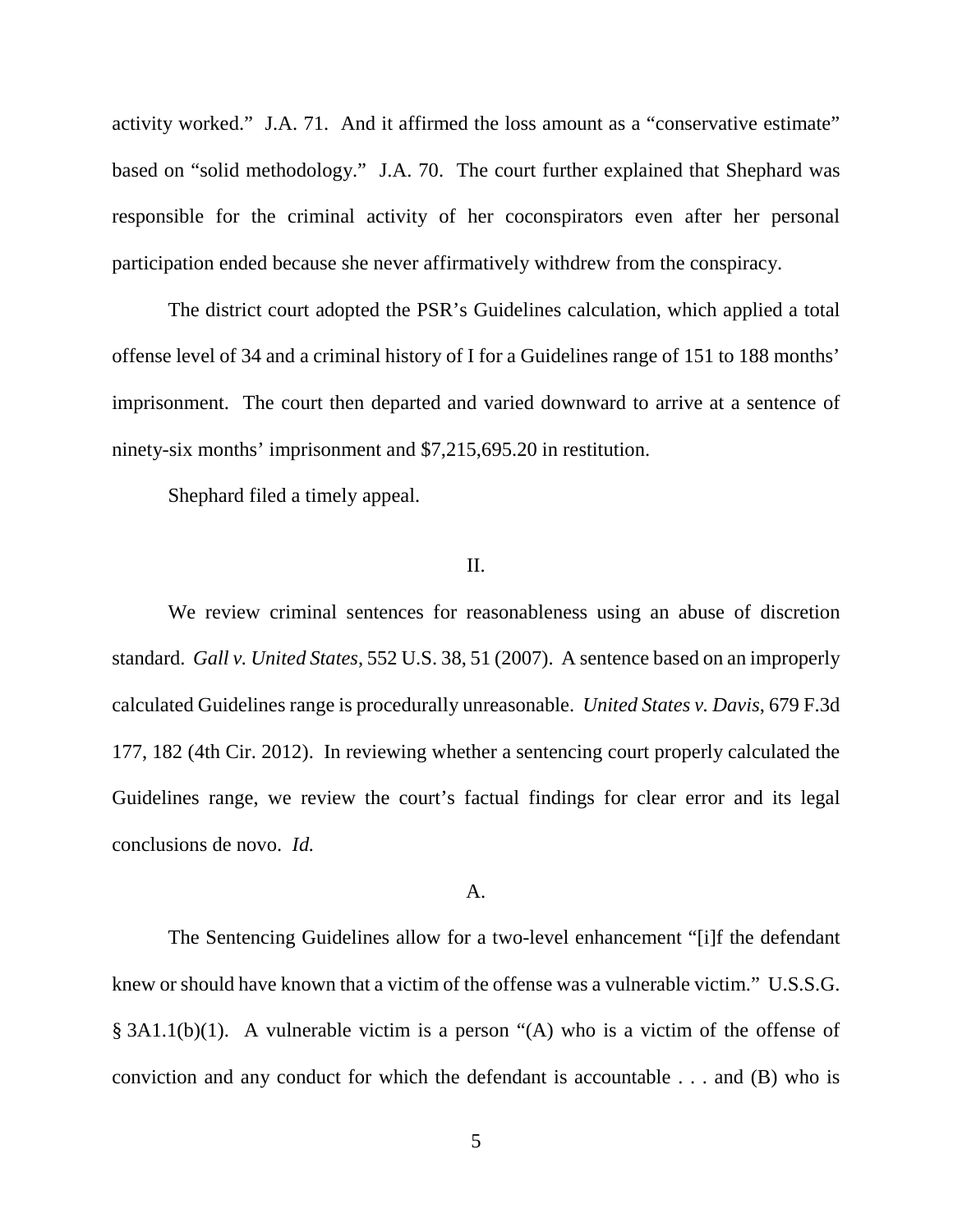unusually vulnerable due to age, physical or mental condition, or who is otherwise particularly susceptible to the criminal conduct." U.S.S.G. § 3A1.1 cmt. n.2.

For the vulnerable victim enhancement to apply, the record must show that (1) the victim of the offense was unusually vulnerable and (2) the defendant knew or should have known of the victim's unusual vulnerability. *United States v. Llamas*, 599 F.3d 381, 388 (4th Cir. 2010). The enhancement thus "requires a fact-based explanation of why advanced age or some other characteristic made one or more victims unusually vulnerable to the offense conduct, and why the defendant knew or should have known of this unusual vulnerability." *Id.* (internal quotation marks omitted).

In this case, the factual basis and Shephard's written statements to the probation officer explain that the conspiracy involved "reloading" victims and that Shephard herself worked as a "loader." The practice of "reloading" involves targeting people who have already fallen victim to the scheme at least once, if not repeatedly. The question, then, is whether this practice of reloading, at least in the context of this particular telemarketing sweepstakes conspiracy, is sufficient to support the vulnerable victim enhancement.

We have not yet addressed this issue,<sup>[1](#page-5-0)</sup> but many of our sister circuits have, concluding that evidence of reloading may support the enhancement. *See United States v.* 

<span id="page-5-0"></span><sup>&</sup>lt;sup>1</sup> The dissent claims that our decision in *Llamas* is controlling and that if record evidence of a reloading scheme were sufficient to uphold the application of the vulnerable victim enhancement, we would have done so there. In *Llamas*, however, we rejected the district court's application of the enhancement because, after discussing how one victim took medication for Alzheimer's disease and another fell for the scheme when she was expecting a call about her daughter's health, the court provided no explanation as to why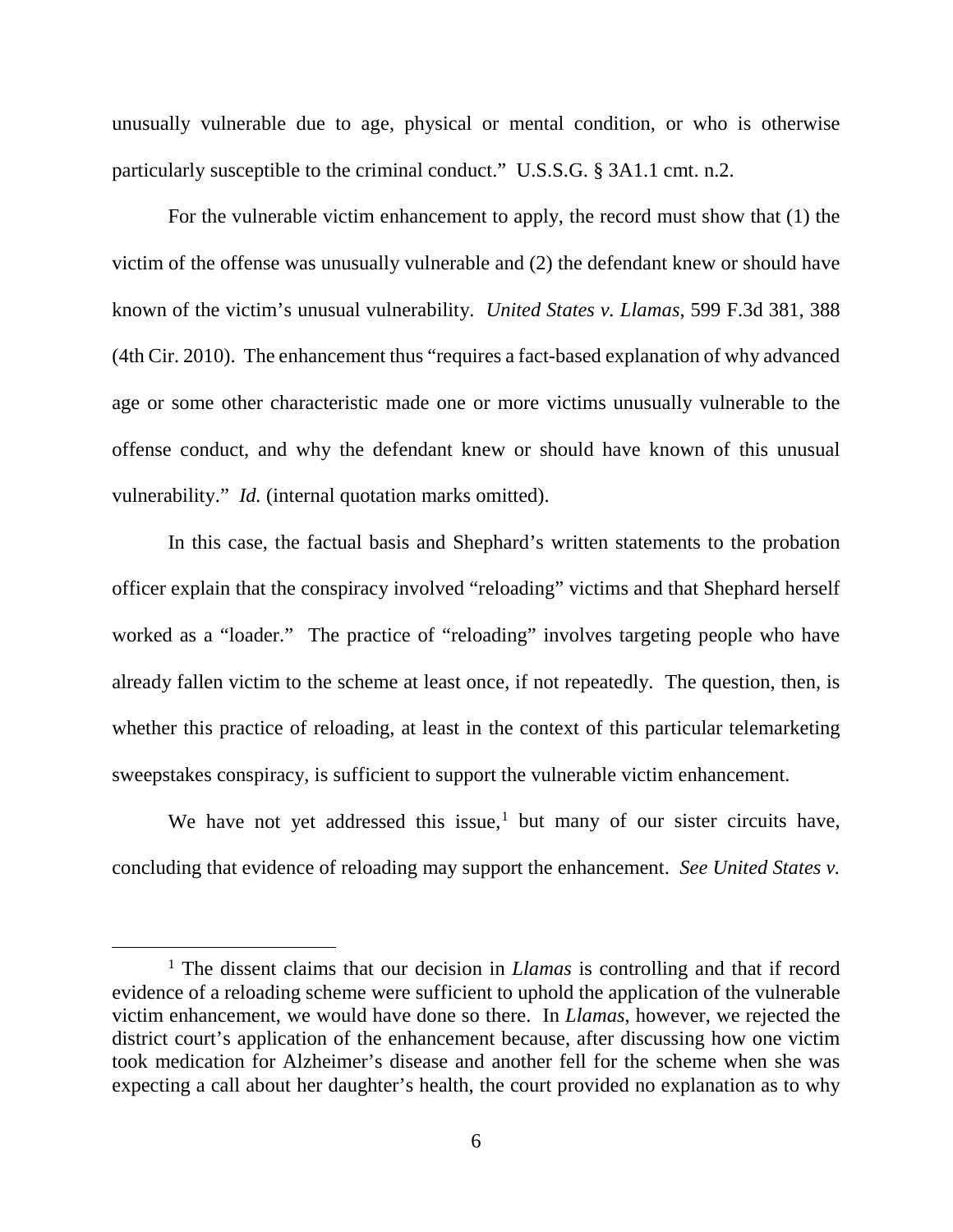*Lloyd*, 807 F.3d 1128, 1172‒73 (9th Cir. 2015); *United States v. Hoffecker*, 530 F.3d 137, 201‒02 (3d Cir. 2008); *United States v. Day*, 405 F.3d 1293, 1295‒96 (11th Cir. 2005); *United States v. Coe*, 220 F.3d 573, 582 (7th Cir. 2000); *United States v. Brawner*, 173 F.3d 966, 972–73 (6th Cir. 1999); *United States v. O'Neil*, 118 F.3d 65, 75–76 (2d Cir.  $1997$ ).<sup>[2](#page-6-0)</sup>

As these courts have explained, a victim's decision to wire money in response to the initial fraudulent phone call is evidence that they are "particularly susceptible to the criminal conduct" and that is why fraudsters then repeatedly target that victim through the process of "reloading." For example, in *United States v. Jackson*, which addressed a similar fraudulent telemarketing scheme, the Seventh Circuit held the vulnerable victim enhancement applied because the defendants "reloaded" victims. 95 F.3d 500, 502–03 (7th Cir. 1996). The court reasoned:

Whether these persons are described as gullible, overly trusting, or just naive (and whatever the cause of this condition), . . . their readiness to fall for the

 $\overline{a}$ 

the defendant knew or should have known about these two victims' unique vulnerabilities. *Llamas*, 599 F.3d at 388‒89.

When the government on appeal argued the enhancement was appropriate because Llamas "reloaded" persons who had already fallen for the sweepstakes scheme, we did not reject the argument—we just noted that the district court never adopted it. We said the enhancement "cannot be justified simply because there might be some evidence in the record-not addressed by the sentencing court-supporting [it]." *Id.* at 389. Here, by contrast, the sentencing court relied on the practice of reloading as evidence to support its application of the vulnerable victim enhancement. *See infra* at 9–10.

<span id="page-6-0"></span><sup>2</sup> The dissent cites the Second Circuit's decision in *United States v. Dupre*, 462 F.3d 131 (2d Cir. 2006). There, the court did note that simply asking a fraud victim for more money does not warrant application of the vulnerable victim enhancement, but it expressly left open the possibility that "repeated targeting of certain victims" could justify the enhancement, as it did in *O'Neil*. *Id.* at 146.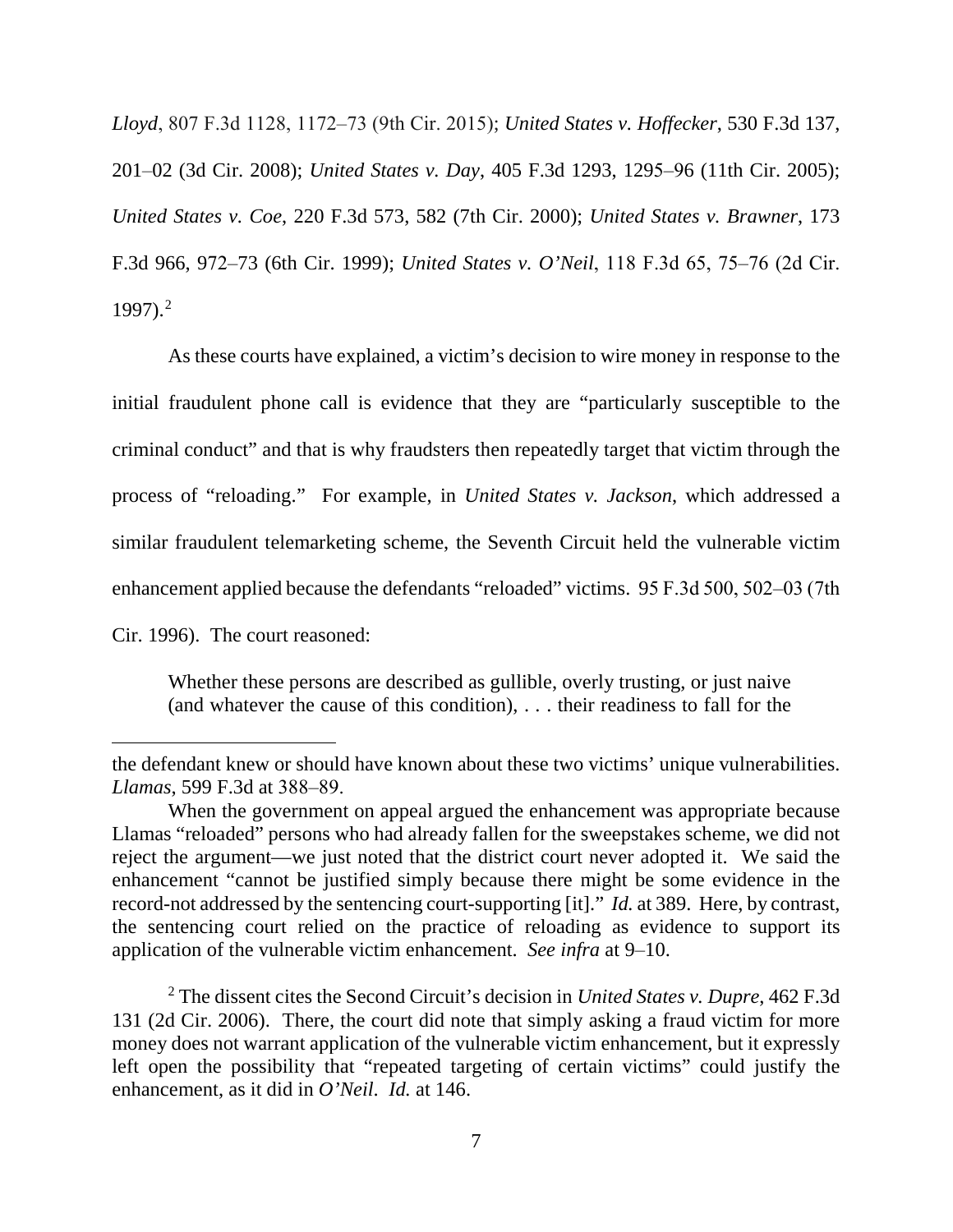telemarketing rip-off, not once but *twice* (and in [one] case, four times), demonstrated that their personalities made them vulnerable in a way and to a degree not typical of the general population. . . . The structuring of the reloading process, the designating of customers as "reloads," . . . the charging of higher sums to reloads, and the systematic re-victimizing of people . . . amply demonstrate that the defendants believed the reloaded persons to be especially vulnerable and that they specifically targeted them because of this vulnerability.

*Id.* at 508.

In other words, the reloading process was sufficient to support a finding that the victims were unusually vulnerable and that the defendants targeted them because of their vulnerability. The dissent contends that the district court there made findings about one particular victim. But the court did not just find one or two victims to be unusually vulnerable. Instead, the court "focussed on the technique of reloading" and concluded "those who were successfully reloaded" were unusually vulnerable. *Id.* at 507–08. Likewise, the Third and Eleventh Circuits affirmed applications of the vulnerable victim enhancement based on the simple fact that reloading—the repeated targeting of a victim— "constitutes evidence that the defendant knew the victim was particularly vulnerable to the fraud scheme." *Day*, 405 F.3d at 1296; *Hoffecker*, 530 F.3d at 201 (quoting *Day*).

We believe the reasoning of our sister circuits is sound and applies here. The record shows that the more experienced telemarketers in this fraudulent sweepstakes scheme, including Shephard, were specifically designated as "loaders." The "loaders" called victims who had already fallen for the scheme and tried to get them to make additional payments. Shephard explained that she and her coconspirators "would reload the victim as long as the victim was willing and able to continue to transfer funds" and that "[m]any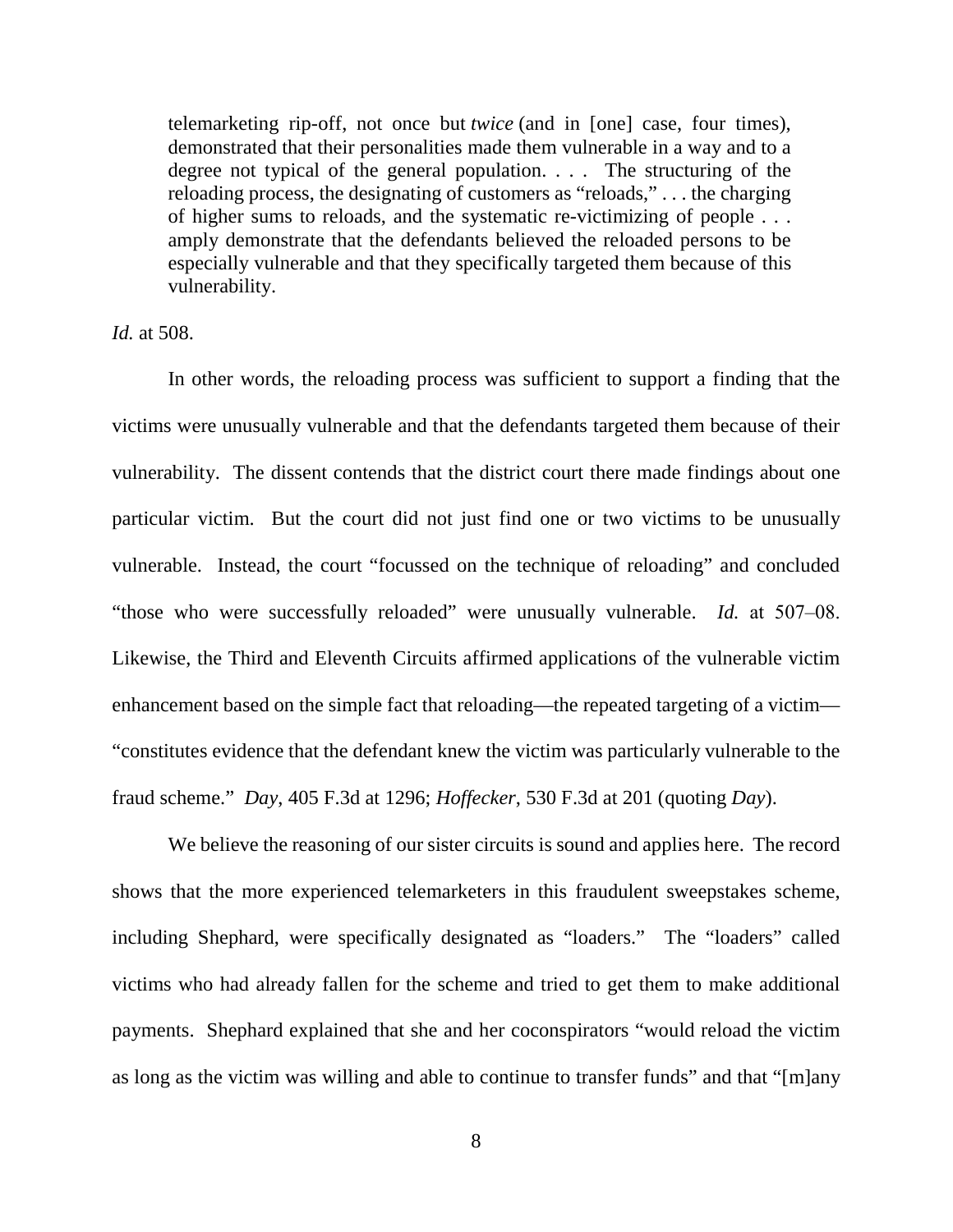victims sent tens of thousands of dollars" in response to these calls. J.A. 442. Further, the individual victim impact statements attached to the presentence report demonstrate, as one would suspect, that the victims were in fact unusually vulnerable. Thus, we find no clear error in the district court's determination that some victims were particularly vulnerable and that Shephard was aware of this vulnerability. It is why she and her coconspirators purposefully targeted such victims again and again.[3](#page-8-0)

Shephard also argues that the district court did not sufficiently explain its decision to apply the vulnerable victim enhancement. A district court must provide a "sufficient explanation of its rationale" to enable review, *United States v. Wilkinson*, 590 F.3d 259, 269 (4th Cir. 2010), and must "place on the record an individualized assessment based on the particular facts of the case before it," *United States v. Carter*, 564 F.3d 325, 330 (4th Cir. 2009) (internal quotation marks omitted). The district court here overruled Shephard's objection to the vulnerable victim enhancement "based on responses from the government, consistent with my other rulings in other [related] call center cases that there were vulnerable victim enhancements were appropriate in the nature of how this fraud activity worked. [sic]" J.A. 71.

Although the district court's explanation was terse, we find it sufficient. First, the court based its decision to apply the enhancement on the government's response. The

<span id="page-8-0"></span><sup>&</sup>lt;sup>3</sup> We need not (and do not) decide whether the mere practice of reloading (without more) will always justify applying the vulnerable victim enhancement. There may be unique factual scenarios that rebut the strong inference that defendants who reload victims target them because they are unusually vulnerable. But here, the district court's determination to apply the enhancement was entirely appropriate.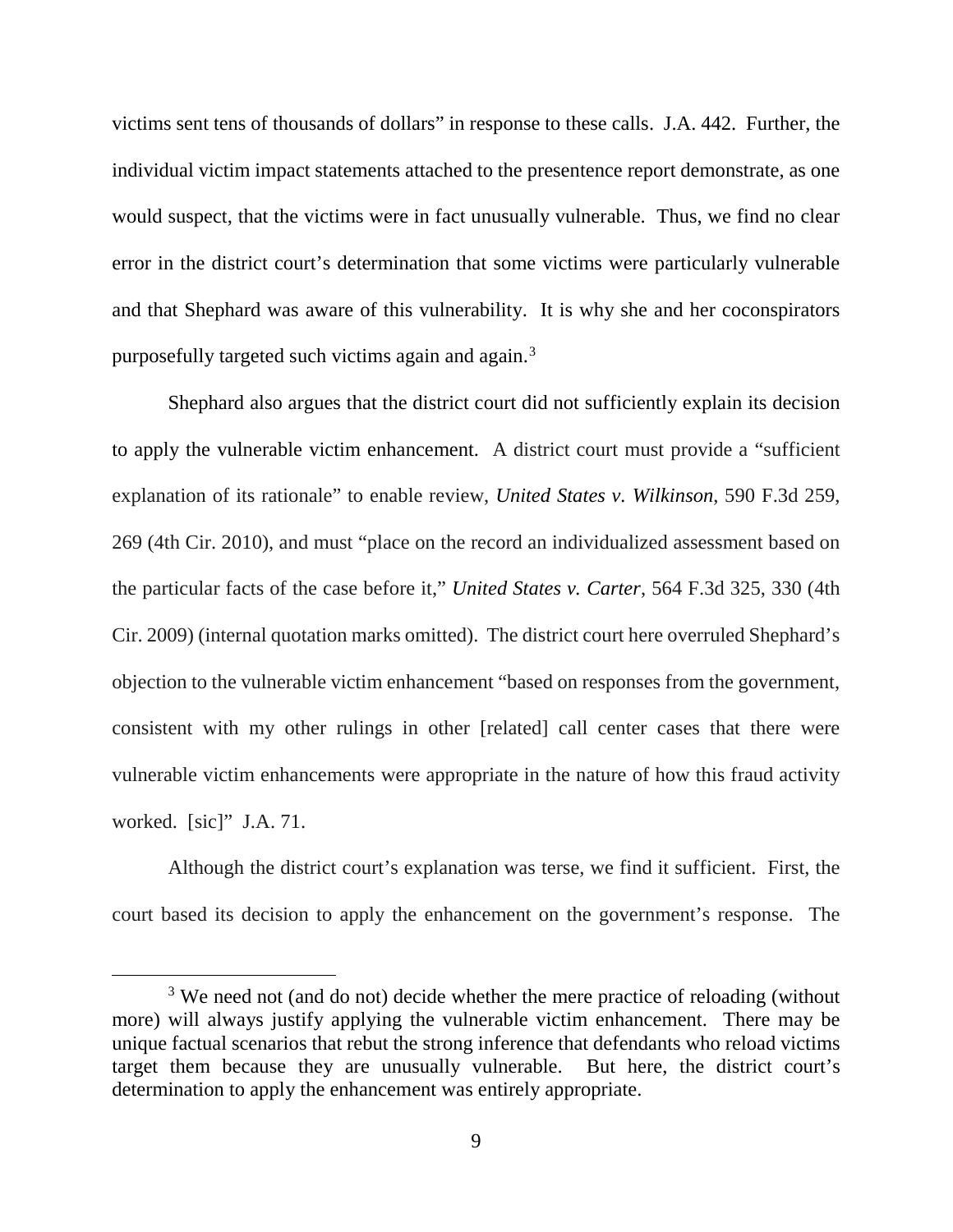government's response to Shephard's objection was that "the practice of reloading victims evinces an offense reliant on unusually vulnerable victims." J.A. 380. The government fully explained the argument and cited a number of cases. Second, the court said the enhancement was appropriate given "the nature of how this fraud activity worked," which further confirms that the court found the practice of reloading sufficient to support the enhancement.

We therefore affirm the district court's decision to apply the vulnerable victim enhancement.

#### B.

Shephard also objects to the loss amount used to justify an eighteen-level enhancement. Shephard argues that the district court clearly erred in finding a loss amount of \$7,215,695.20. In her view, the real loss amount is under \$3,500,000, which should have resulted in a sixteen rather than eighteen-level enhancement. *See* U.S.S.G.  $§$  2B1.1(b)(1)(I)–(J).

We review a district court's calculation of loss amount for clear error. *United States v. Jones*, 716 F.3d 851, 859‒60 (4th Cir. 2013). "Loss" is "the greater of actual loss or intended loss." U.S.S.G. § 2B1.1 cmt. n.3(A). Here, the court relied on "actual loss," defined as "the reasonably foreseeable pecuniary harm that resulted from the offense." U.S.S.G. § 2B1.1 cmt. n.3(A)(i). The government must establish the amount of loss by a preponderance of evidence. *United States v. Catone*, 769 F.3d 866, 876 (4th Cir. 2014). But the court need only make a "reasonable estimate" of the loss. U.S.S.G. § 2B1.1 cmt.  $n.3(C)$ .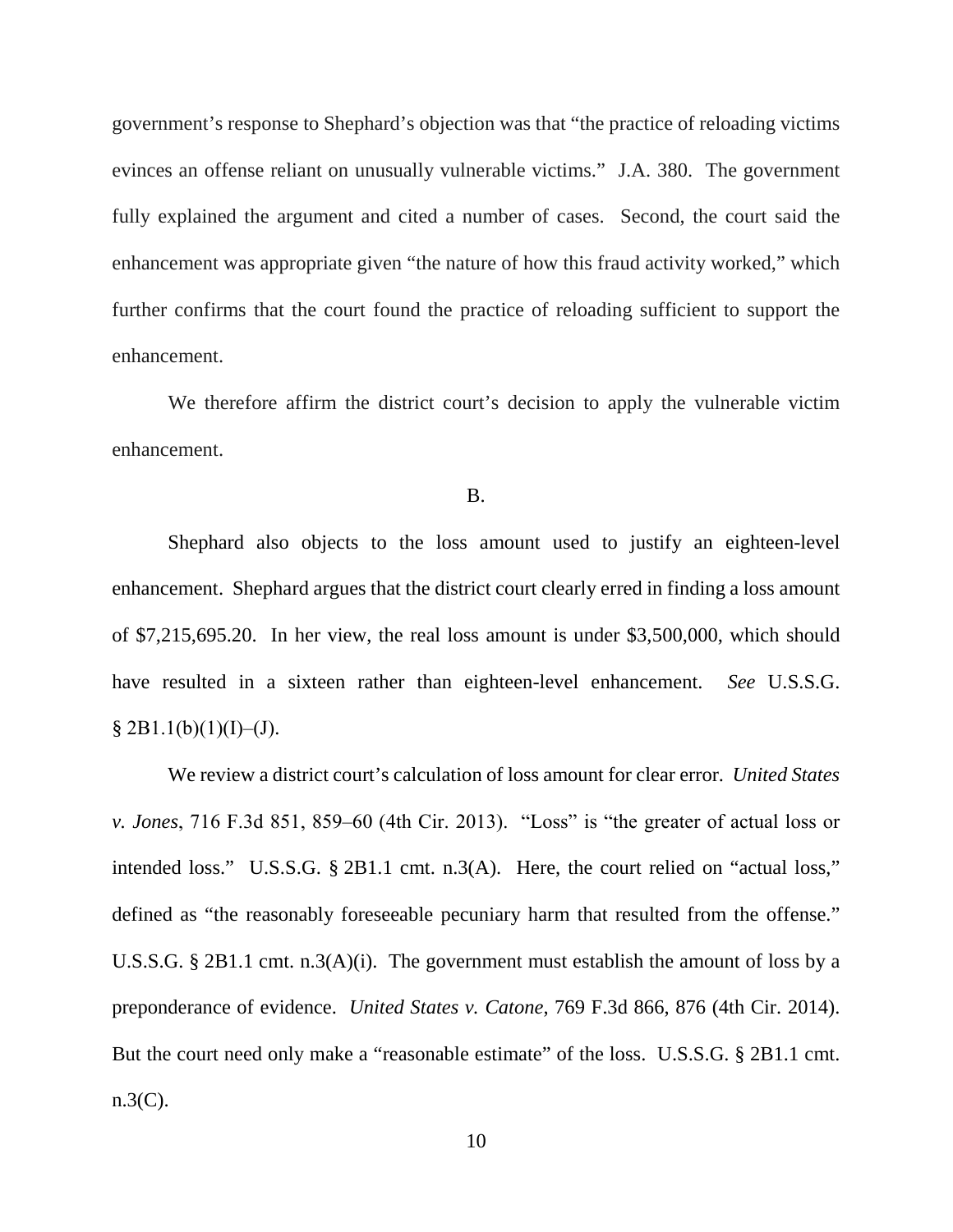In the case of a conspiracy, loss is attributable to a defendant "if it results from the conduct of others so long as the conduct was in furtherance of, and reasonably foreseeable in connection with the criminal activity." *United States v. Otuya*, 720 F.3d 183, 191 (4th Cir. 2013) (internal quotation marks omitted). "A defendant's membership in a conspiracy is presumed to continue until he withdraws from the conspiracy by affirmative action. Withdrawal must be shown by evidence that the defendant acted to defeat or disavow the purposes of the conspiracy." *United States v. Allmendinger*, 706 F.3d 330, 341 (4th Cir. 2013) (internal quotation marks omitted). "[M]ere cessation of activity in furtherance of the conspiracy is insufficient." *United States v. Walker*, 796 F.2d 43, 49 (4th Cir. 1986). The defendant must point to "[a]ffirmative acts inconsistent with the object of the conspiracy and communicated in a manner reasonably calculated to reach co-conspirators." *United States v. U.S. Gypsum Co.*, 438 U.S. 422, 464–65 (1978). The burden of proving withdrawal rests with the defendant. *Walker*, 796 F.2d 43, 49 (4th Cir. 1986).

Shephard first argues that the loss amount is wrong because it includes MoneyGram wire transfers even though the substantive wire fraud and money laundering counts in the indictment speak only of Western Union transfers. But this argument fails because the factual basis and Shephard's written statements to the probation officer clearly establish that MoneyGram transfers were part of the conspiracy described in counts 1 and 10 of the indictment.

Next, Shephard argues that the calculation wrongly includes losses accrued through February 2015 even though she stopped working at the call center in December 2012. Shephard, however, stipulated in the factual basis supporting the plea that she participated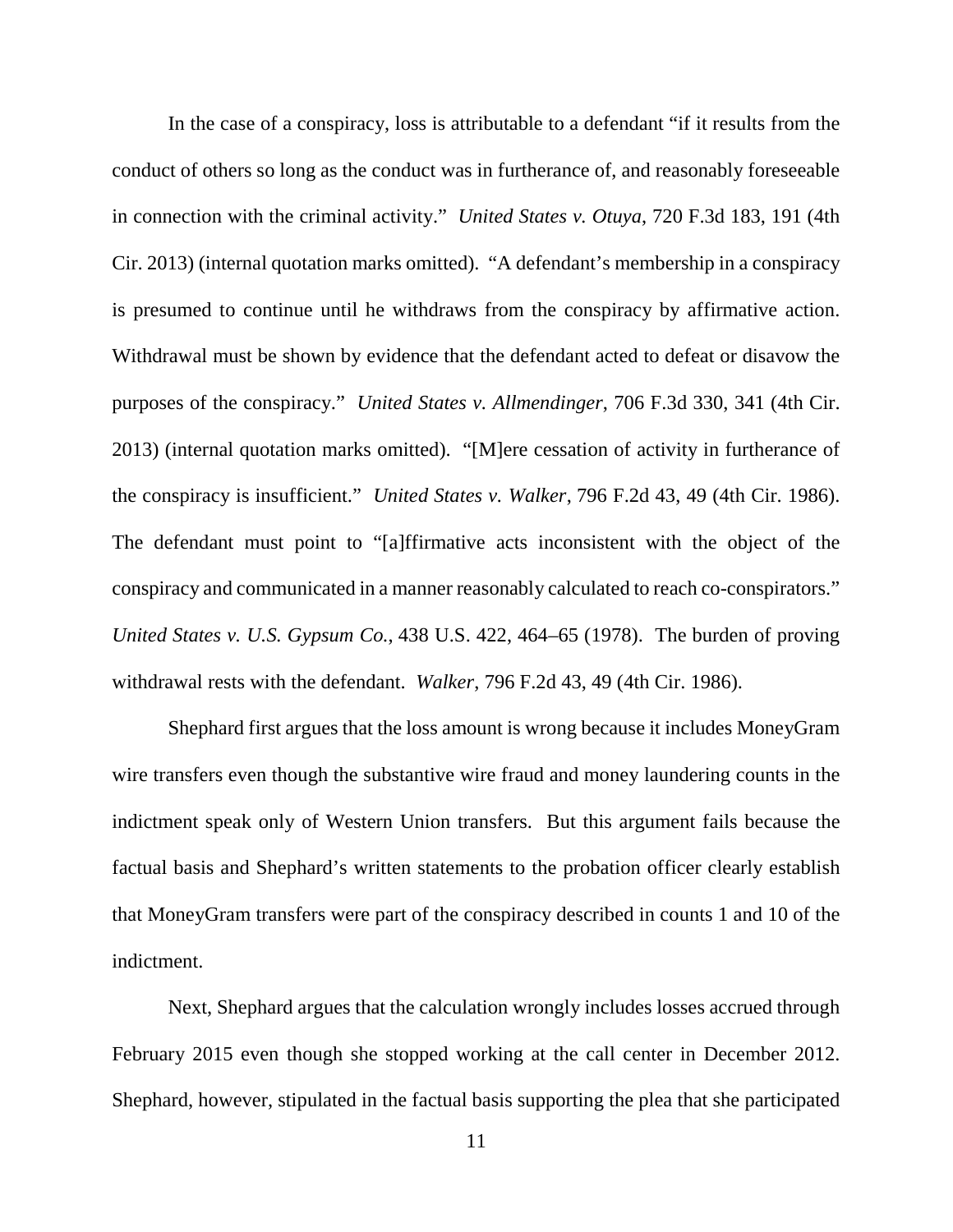in, or otherwise facilitated, the conspiracy from 2007 through February 2015. And although Shephard reserved the right to object to the loss amount and whether she knowingly targeted vulnerable victims, she twice told the court that she agreed "with everything else" in the factual basis. J.A. 49–50. This express acknowledgment of her involvement in the conspiracy through February 2015 is a sufficient basis for including losses through February 2015 in the loss calculation. *See United States v. Gilliam*, 987 F.2d 1009, 1013 (4th Cir. 1993) (finding government may use defendant's acknowledgements during the Rule 11 colloquy or sentencing proceedings to establish facts for sentencing purposes).

 Further, even if Shephard stopped actively participating in the conspiracy in December 2012, there is no evidence that she acted to defeat or disavow the purposes of the conspiracy. Withdrawal requires more than the mere cessation of activity in furtherance of the conspiracy. *Walker*, 796 F.2d at 49.The record indicates Shephard's involvement in the conspiracy was "on and off" and that, at times, she held legitimate jobs. Without evidence of an affirmative withdrawal, we don't know if Shephard was taking another temporary hiatus from the call center or if she had really abandoned the criminal enterprise.

Finally, Shephard claims the district court didn't make any particularized findings that the MoneyGram transfers or post-2012 Western Union transfers were within the scope of the criminal activity Shephard agreed to jointly undertake. No such findings are necessary, however, because it's clear on the face of the indictment, as well as the factual basis, that the conspiracy involved MoneyGram transfers. Further, the factual basis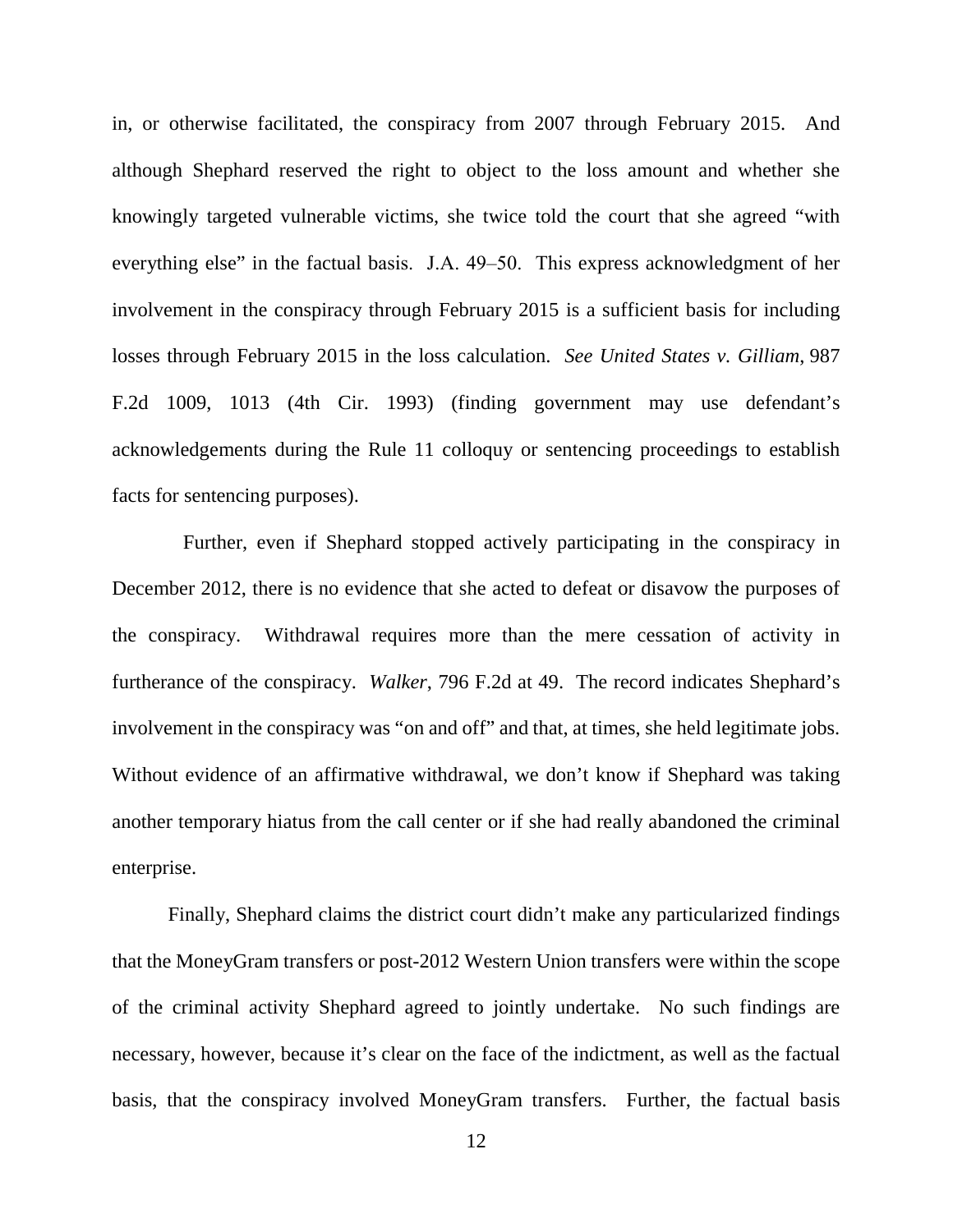establishes Shephard's involvement in the conspiracy through February 2015 and, even if she did leave earlier, there's no allegation that the conspiracy changed in any unforeseeable way after December 2012. And as we've noted, absent proof of an affirmative withdrawal from the conspiracy, Shephard is liable for the losses her coconspirators continued to inflict.<sup>[4](#page-12-0)</sup>

## III.

For the reasons given, we affirm the district court's judgment.

## *AFFIRMED*

<span id="page-12-0"></span><sup>&</sup>lt;sup>4</sup> The parties dispute whether the spreadsheet of wire transfers that the government entered as an exhibit at sentencing was complete. We are satisfied that the exhibit as presently constituted, in conjunction with the rest of the record, establishes a total loss of \$7,215,695.20 based on sound methodology. Accordingly, we deny the government's motion to supplement the Joint Appendix and also deny as moot Shephard's motion to strike the same.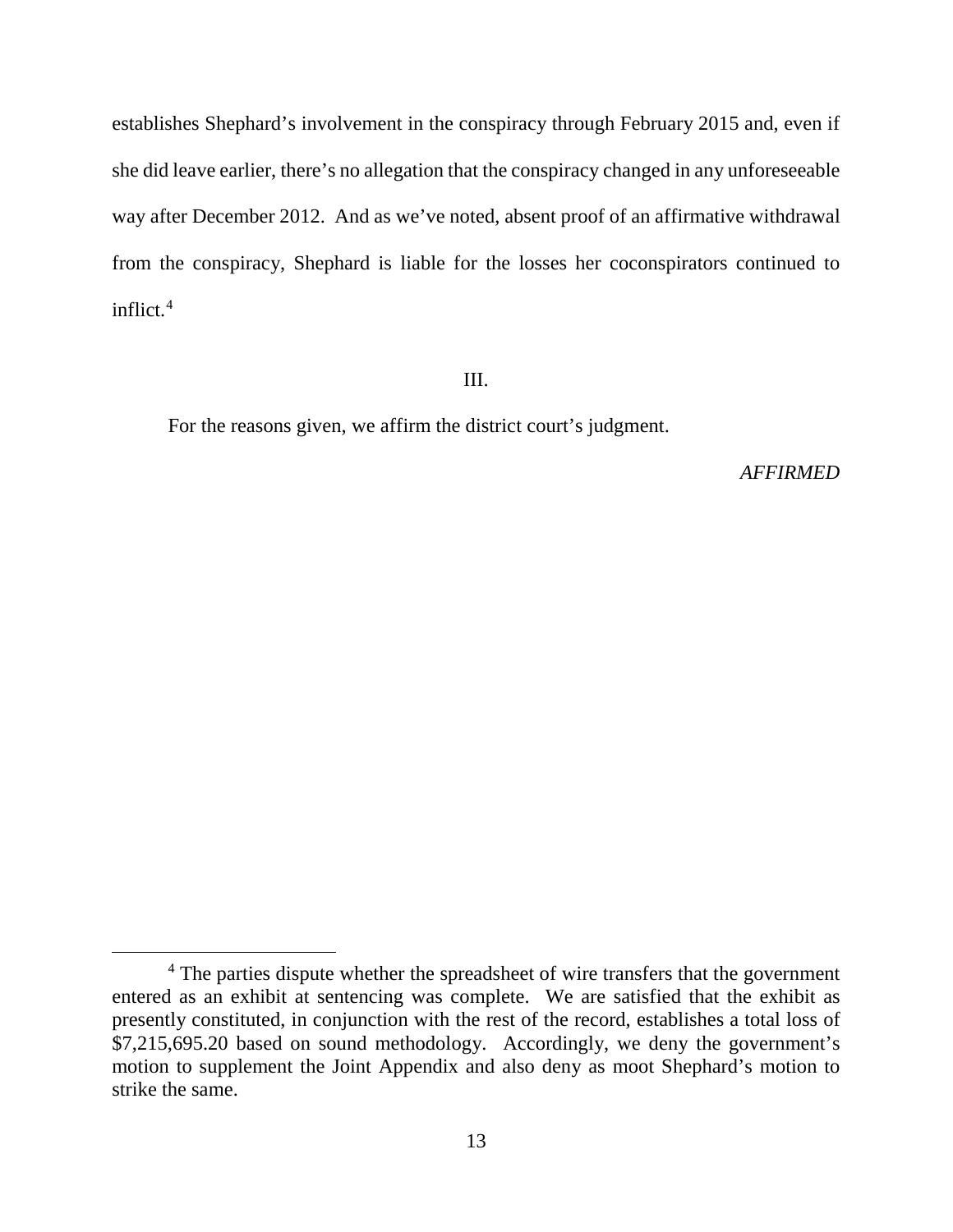WYNN, Circuit Judge, dissenting in part:

I agree with the majority opinion's approach to calculating the loss amount in this case, and I join fully in that portion of the majority opinion. I write separately, however, because I disagree with the majority opinion's holding regarding the vulnerable victim enhancement, U.S.S.G. §  $3A1.1(b)(1)$ . I do not believe the district court sufficiently explained its rationale for imposing that enhancement, which would therefore lead me to vacate the Defendant's sentence and remand for resentencing.

The majority correctly cites the controlling test for whether the vulnerable victim enhancement applies, although the majority's paraphrasing of the law misses a key aspect of the inquiry. This Court has said that applying the vulnerable victim enhancement requires satisfying a two-part test. *See United States v. Llamas*, 599 F.3d 381, 388 (4th Cir. 2010) ["*Llamas I*"]. "First, a sentencing court must determine that a victim was unusually vulnerable. Second, the court must then assess whether the defendant knew or should have known of such unusual vulnerability." *Id.* (internal citation omitted). This discussion makes clear that the district court must identify at least one *specific victim* who serves as a basis for applying the enhancement—not that the record must merely reflect such possible applicability—and then also find that the defendant knew or should have known of that victim's unusual vulnerability. The next sentence in *Llamas I* makes this requirement all the more clear: "In other words, applying the vulnerable victim adjustment 'requires a fact-based explanation of why advanced age or some other characteristic made one or more victims unusually vulnerable to the offense conduct, and why the defendant knew or should have known of this unusual vulnerability.'" *Id*. (quoting *United States v.*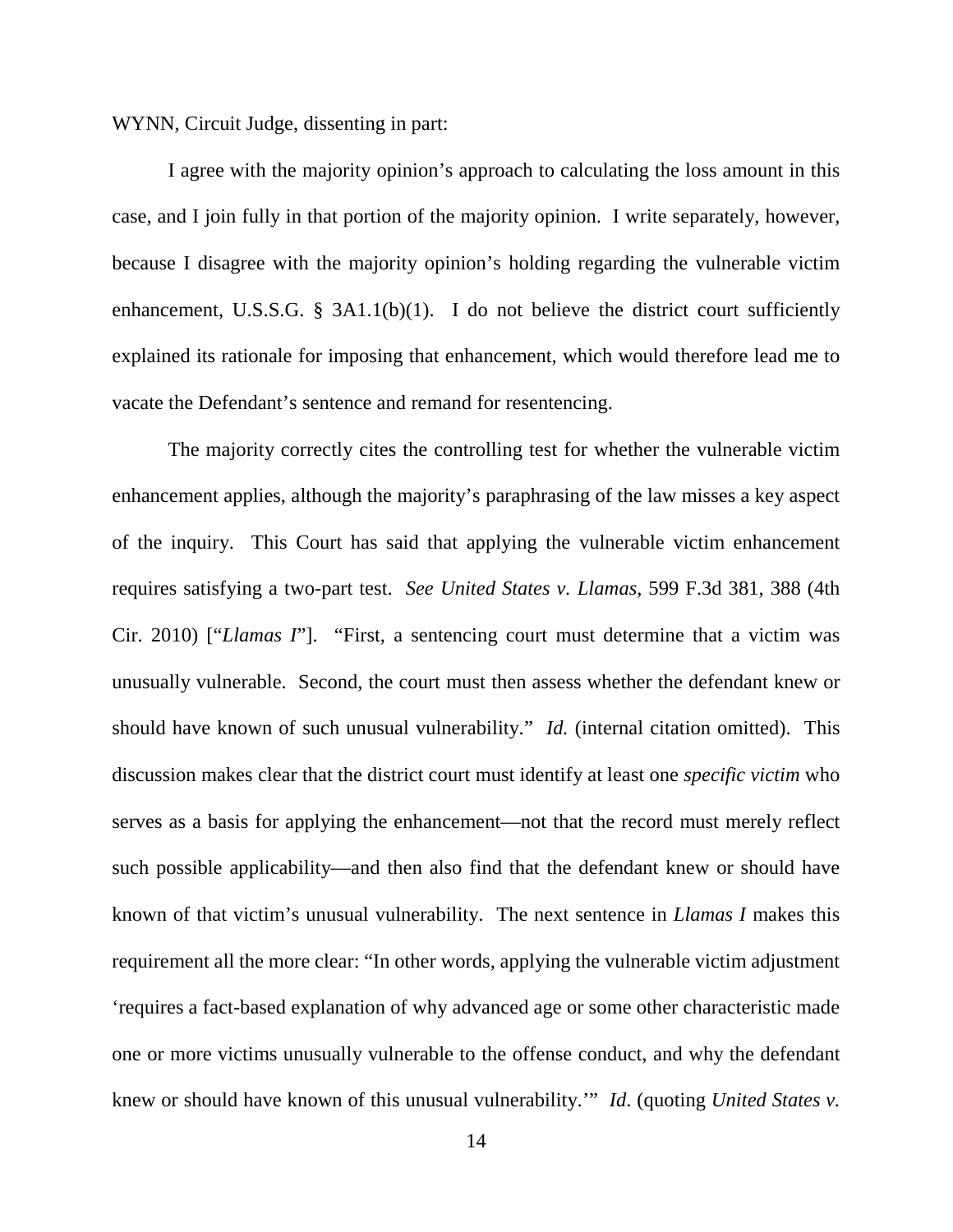*Vega-Iturrino*, 565 F.3d 430, 434 (8th Cir. 2009) (discussing importance of "evidentiary support" particularized to the specific victim or victims, such as a victim who "had received only an eighth grade education [and] had no experience or understanding of investments outside of connection with the defendant")).

Additionally, as the majority opinion correctly recognizes, when a district court applies a sentencing enhancement—like the vulnerable victim enhancement—the "district court must provide a 'sufficient explanation of its rationale' to enable review." *Ante* at 9 (quoting *United States v. Wilkinson*, 590 F.3d 259, 269 (4th Cir. 2010)). And a district court "must 'place on the record an *individualized assessment* based on the particular facts of the case before it.'" *Id.* (quoting *United States v. Carter*, 564 F.3d 325, 330 (4th Cir. 2009) (emphasis added) (internal quotation marks omitted)). In light of this standard, the majority opinion acknowledges that the district court's explanation for applying the vulnerable victim enhancement in this case was "terse." *Id.* at 9. Nonetheless, the majority opinion finds the district court's rationale "sufficient" to pass muster. *Id.* I disagree.

To begin, I want to emphasize just how "terse" the district court's rationale for imposing the enhancement was. The district court's entire explanation for imposing the enhancement reads as follows:

I will overrule that objection based on responses from the government, consistent with my other rulings in other Bonner call center cases that there were vulnerable victim enhancements were [sic] appropriate in the nature of how this fraud activity worked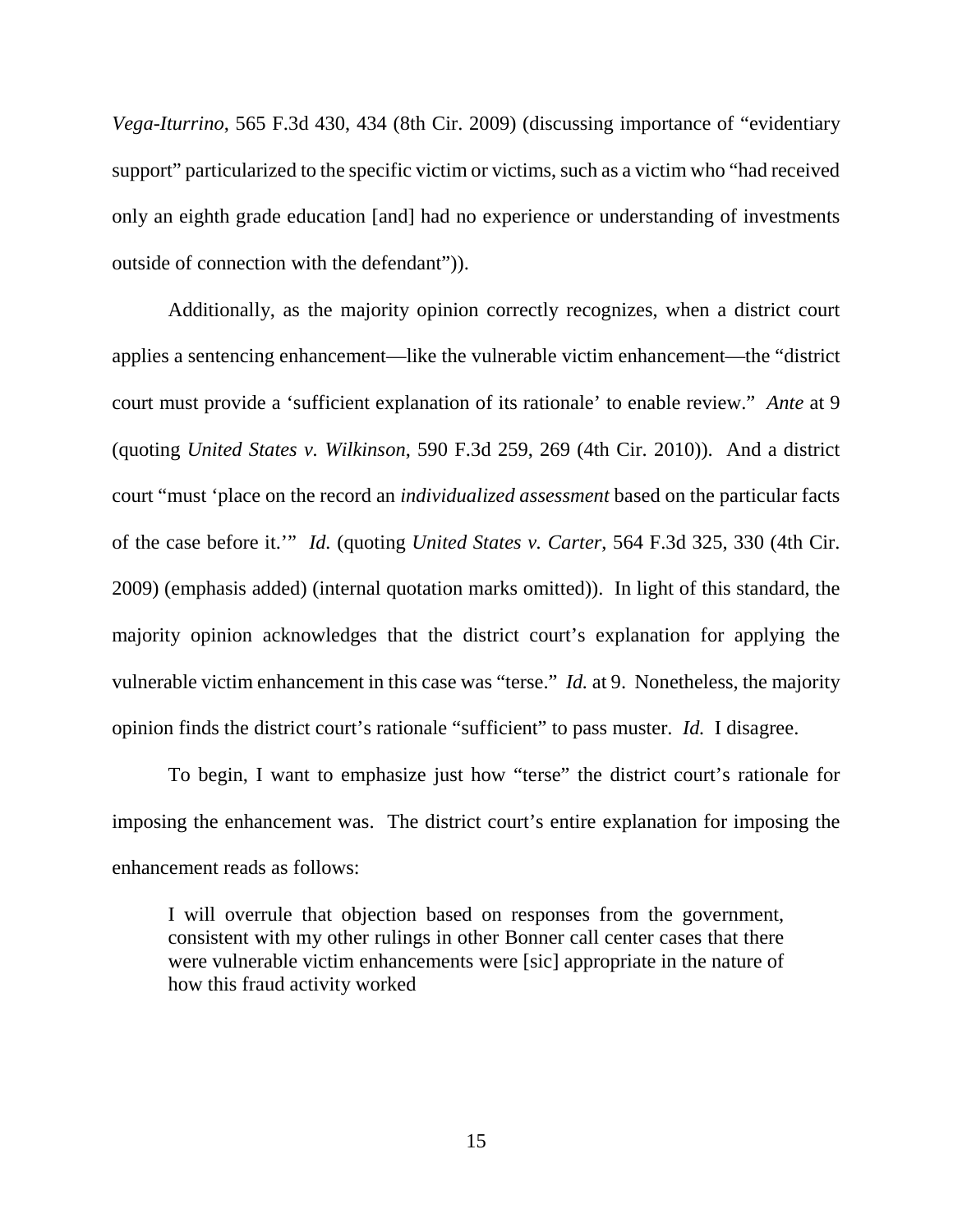J.A. 71. Parsing out this rationale makes clear that it is not sufficiently "tailored to the particular case at hand . . . to permit 'meaningful appellate review.'" *Carter*, 564 F.3d at 330 (quoting *Gall v. United States*, 552 U.S. 38, 50 (2007)).

I start with the latter portion of the district court's rationale: that the decision to apply the enhancement was "consistent with my other rulings in other Bonner call center cases that . . . vulnerable victim enhancements were appropriate in the nature of how this fraud activity worked." J.A. 71. Here, the district court alludes to Defendant's codefendants, Jeffrey Bonner (who ran the call center) and another individual who worked there, as well as other defendants in related cases. But the government did not have transcripts prepared of the sentencings for Defendant's co-defendants, nor has the government provided us with transcripts from any of the related cases. The district court's explanations in those cases are thus not before this Court. Consequently, although the district court knew what reasoning was provided for sentencing Defendant's codefendants—reasons that may have included significant factual findings—that information has not been conveyed to this Court in the record presented to us. Accordingly, the district court's reference to the other cases is a quintessential example of when a record does not allow for "meaningful appellate review." *Carter*, 564 F.3d at 330. From the documents provided, this Court simply has no way of knowing what rationale the district court may have used in those other cases.

The closest the district court comes to explaining its rationale in the previous cases was to say that the enhancement was appropriate, given "the nature of how this fraud activity worked." J.A. 71. This statement, albeit vague, corresponds with the other basis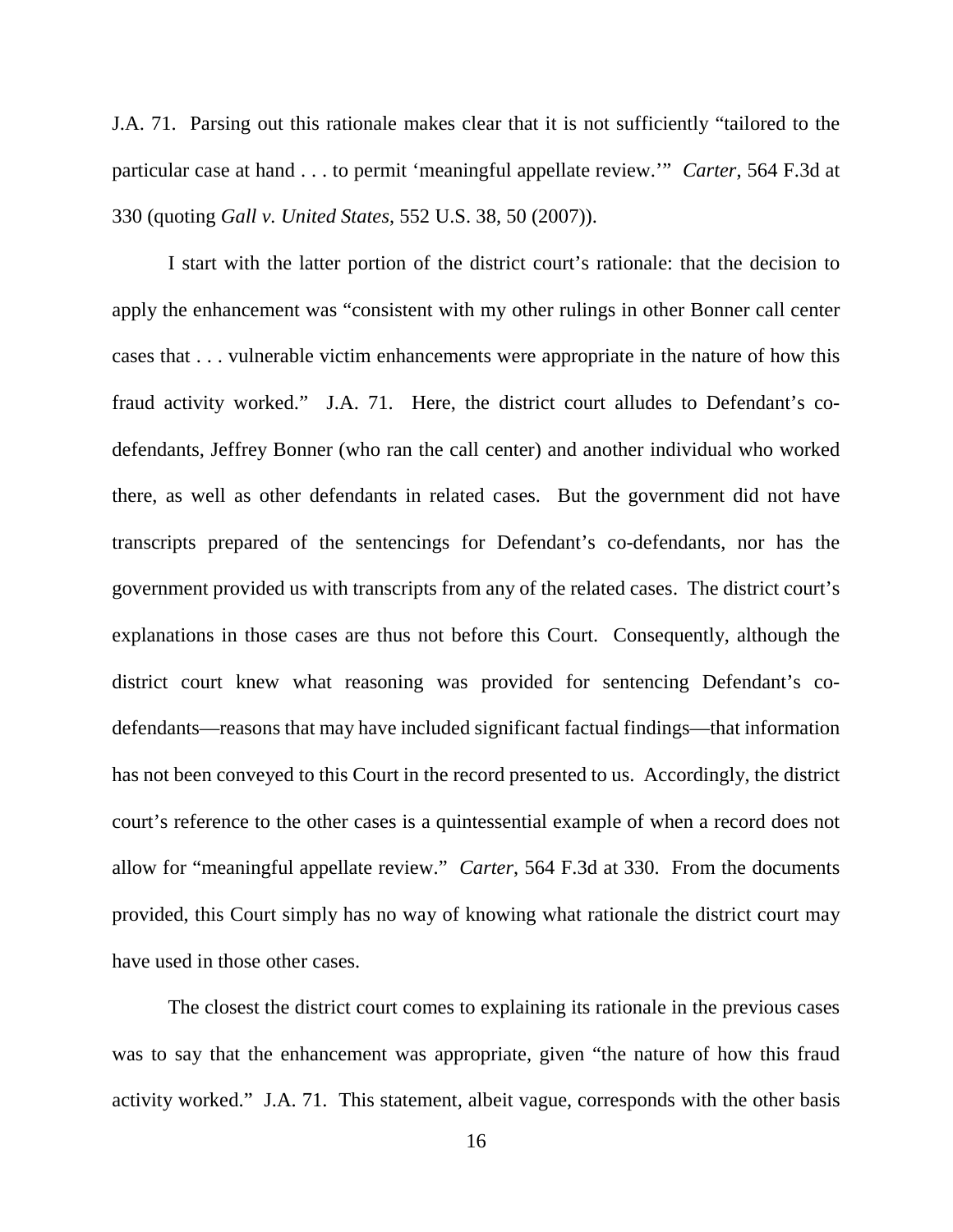listed by the district court for its holding—the "responses from the government." *Id.* The government laid out its position on the enhancement in two places: the "United States' Response to Defendant's Objections to the Draft Presentence Investigation Report" and the Final Presentence Report. J.A. 379–81, 453–454.[∗](#page-16-0) At the sentencing hearing, no party offered substantive argument on the issue, instead relying on their written submissions. J.A. 71. So, when the district court refers to the "responses from the government," it presumably is referring to these written filings, both of which, like the district court's comment about the "nature" of the fraud, relied on a generalized argument about the structure of the sweepstakes scheme. *Id.*

To give greater detail, in these filings, the government argued that Defendant "would seek out individuals gullible enough to believe her false promises and send money overseas, and then repeatedly victimize those same individuals until they had nothing left to send." J.A. 379–80. The government then argued that, "[i]t is well established that the practice of reloading victims evinces an offense reliant on unusually vulnerable victims." J.A. 380. To support that proposition, the government listed one case from the Fourth Circuit, two from the Ninth Circuit, and one case from the Seventh Circuit. *See id.* These cases do not bear the weight claimed, however.

 $\overline{a}$ 

<span id="page-16-0"></span><sup>∗</sup> The latter version filed with the Final Presentence Report quoted almost entirely from the earlier response and is not different from the prior version in any material way. Thus, for the sake of consistency, this opinion will quote from the first version, since that is the version quoted by the majority opinion.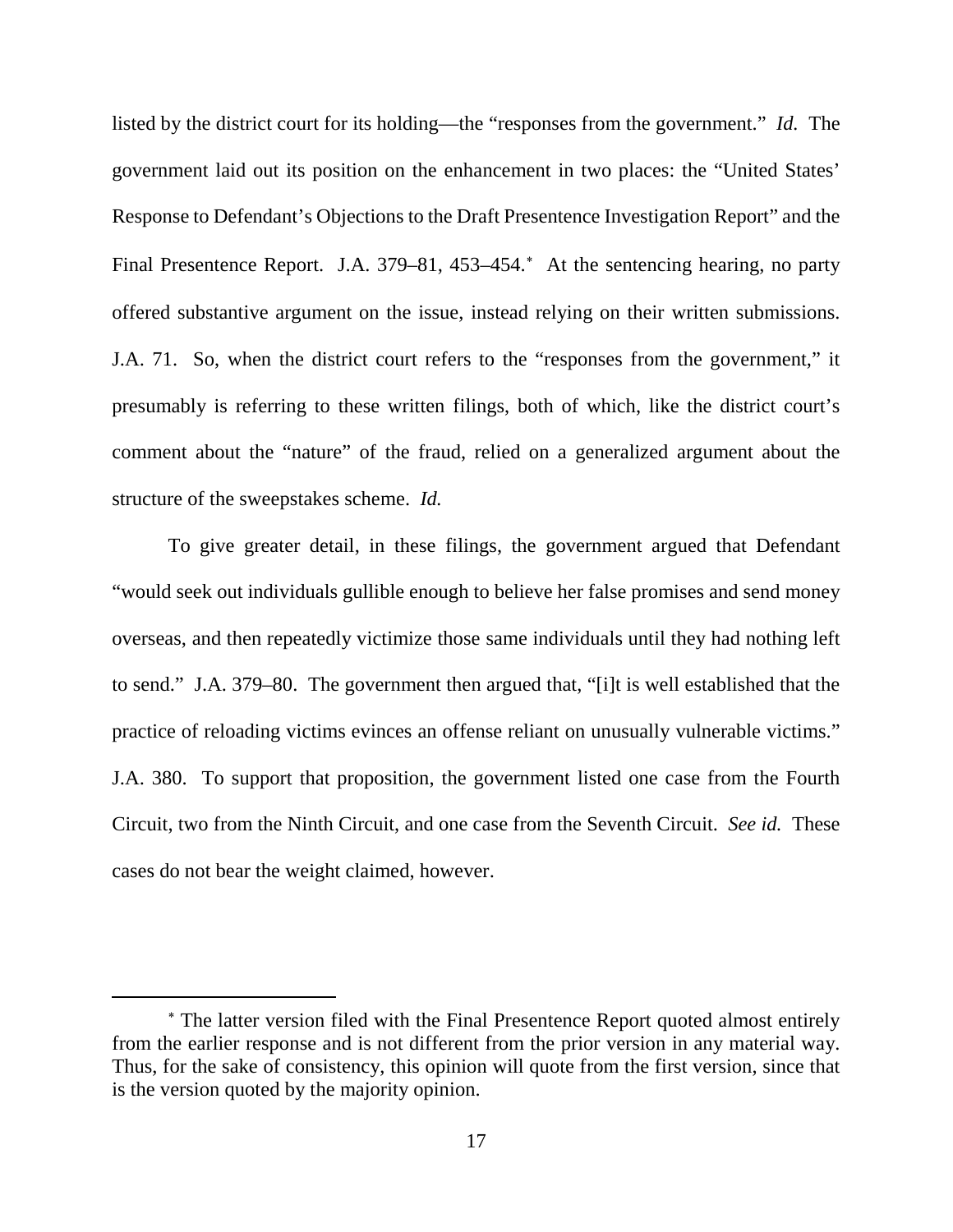The sole Fourth Circuit case cited by the government for that proposition deserves some introduction. The government cited *United States v. Llamas*, 473 Fed. App'x. 176 (4th Cir. 2012) ["*Llamas II*"], an unpublished opinion rendered by a panel of this Court after *Llamas I* vacated the defendant's sentence on grounds that the district court failed to adequately support the application of the vulnerable victim enhancement. The facts of the *Llamas* cases are strikingly similar to those here. The defendant in *Llamas* was part of a sweepstakes scheme based out of Costa Rica that operated in a manner almost indistinguishable from the call center in this case. *Llamas I*, 599 F.3d at 383–85. At sentencing, the district court identified two *specific victims* that it viewed as unusually vulnerable: one had Alzheimer's disease; the other "had been expecting a call from a doctor regarding her daughter's health," which put her in a vulnerable, high-stress state of mind. *Id.* at 386. Critically, however, the district court did not make any findings about how the defendant knew or should have known about those vulnerabilities. *Id.* at 389. And for that reason, this Court found that the district court did not provide adequate reasons for applying the enhancement and vacated the defendant's sentence. *Id.*

Thus, the district court in *Llamas I* actually gave *more* reasons than the district court did in this case—and this Court nonetheless vacated the defendant's sentence. The district court in *Llamas I* identified specific victims and gave a detailed explanation as to why those victims were vulnerable. Those vulnerabilities were individualized to specific victims, not just blanket assertions premised on how the general structure of the fraudulent scheme targeted gullible people. In fact, had record evidence of a reloading scheme been sufficient, by itself, to apply the enhancement—as the majority opinion appears to conclude—the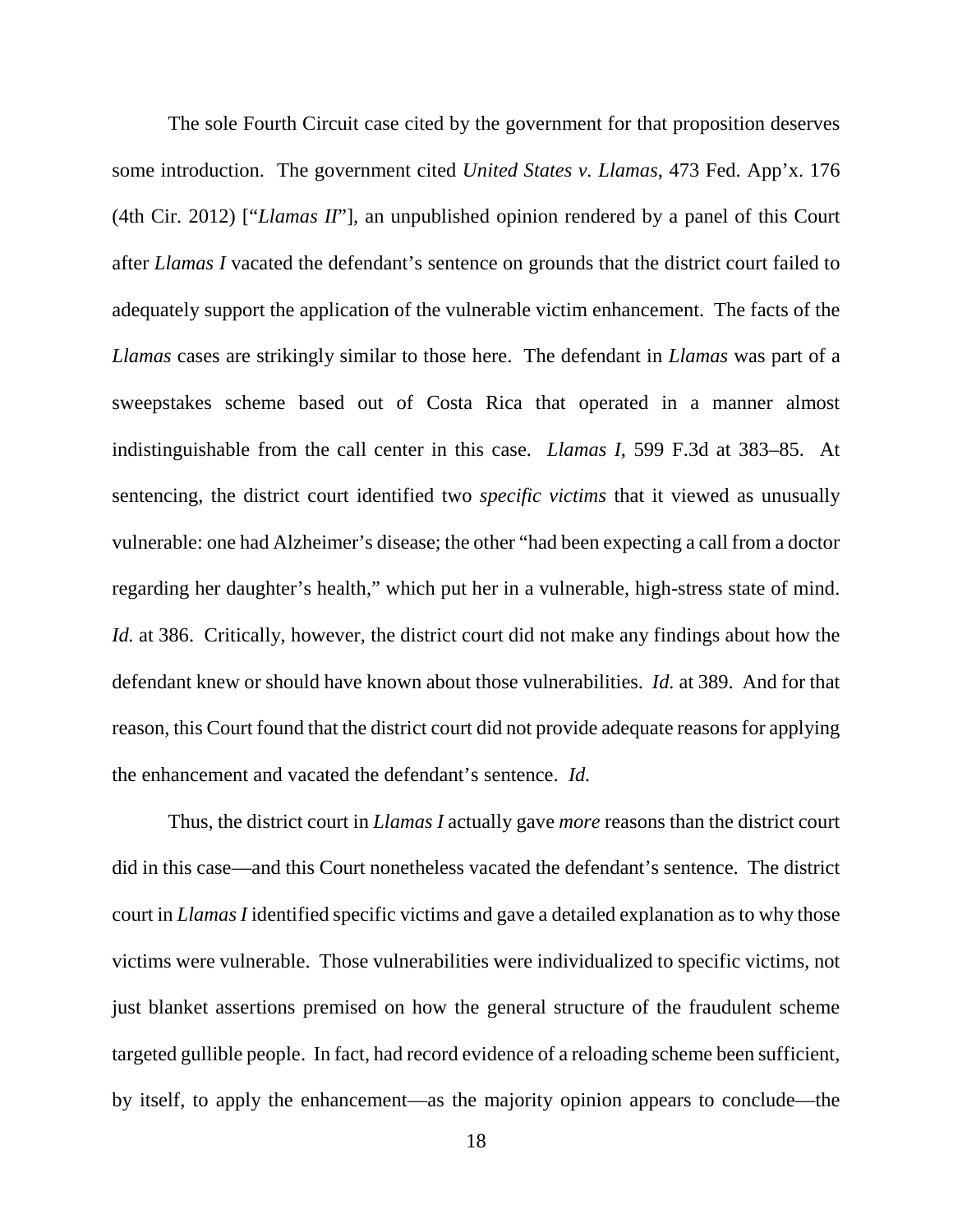*Llamas I* Court would have upheld the application of the vulnerable victim enhancement, because the scheme in that case relied on a reloading system almost identical to the one here. *See id.* at 384. Instead, this Court vacated the sentence because the district court's findings were insufficient. *See id.* at 389.

Here, in contrast with *Llamas I*, the district court did not identify *any* specific victims as unusually vulnerable or make any findings as to why Defendant had knowledge of that vulnerability. The district court merely referenced the government's written submissions, which themselves relied on a vague theory that reloading schemes target gullible people. I do not discount the possibility that an individual could be so gullible to qualify as unusually vulnerable. But, at the very minimum, the Guidelines require the district court to identify the specific victims it found to be so vulnerable that they would serve as a basis for applying the enhancement. As the case stands, however, nothing in the record indicates which victims the government or the district court believed supported application of the enhancement. We simply know that some individuals (although who specifically, we do not know) gave money more than once to the scheme, which, according to the government, makes them unusually vulnerable (despite not knowing any more details about why these victims contributed to the scheme multiple times or any other information supporting this alleged vulnerability).

The approach to the enhancement I am describing also best accords with the enhancement's application note. That commentary states: "The adjustment would apply, for example, in a fraud case in which the defendant marketed an ineffective cancer cure or in a robbery in which the defendant selected a handicapped victim. But it would not apply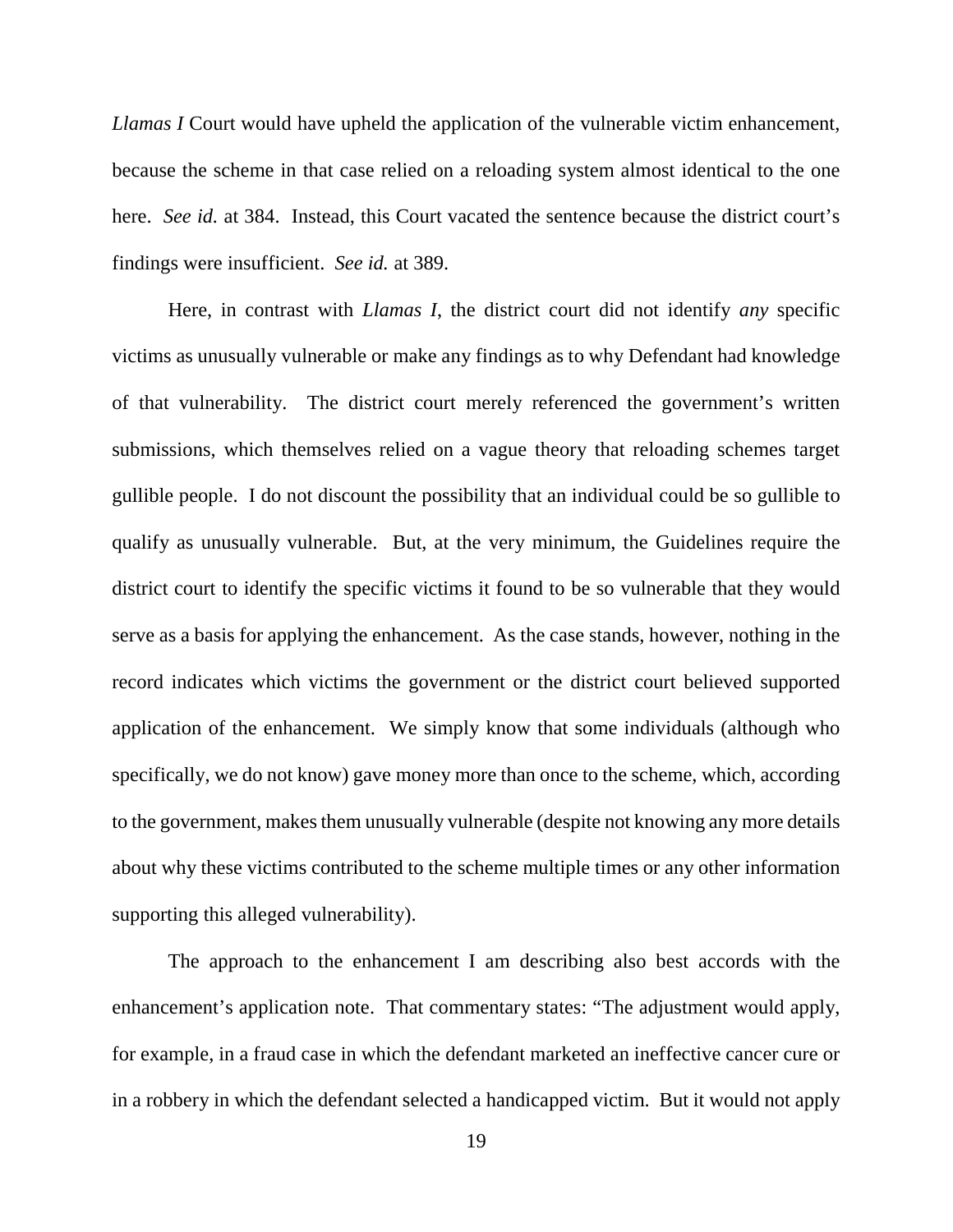in a case in which the defendant sold fraudulent securities by mail to the general public and one of the victims happened to be senile." U.S.S.G. § 3A1.1 cmt. n.2. The case at issue here is analogous to the situation described in the second part of the application note—at least as the case is currently described by the government and the district court. Defendant's co-conspirators called members of the general public and sought money. Presumably, many would decline, while some would provide the requested money. As the application note example contemplated, however, some of the people called would be gullible enough to fall for the scheme. But, at least upon initial phone contact, the coconspirators had no way of differentiating the gullible from the savvy. Once someone gave to the scheme, however, then the co-conspirators would come back to that person over and over again. Returning to previous victims potentially could cross the line to exploiting a vulnerable victim, but the key problem is that we do not know who those specific vulnerable victims were in this case. The record does not explain which victims were targeted multiple times, what actions the conspiracy took toward those specific individuals, and whether or how Defendant knew or should have known about those particular victims' vulnerabilities.

The majority opinion claims the victim impact statements demonstrate that there were unusually vulnerable victims, but the statements do not provide that level of detail. For example, the statements do not ask questions that would indicate who was reloaded, which, according to the government, is the key indicator of vulnerability. The other documents in the record are similarly vague on this point. For example, the government provided the district court with various charts detailing the *total* amounts of money taken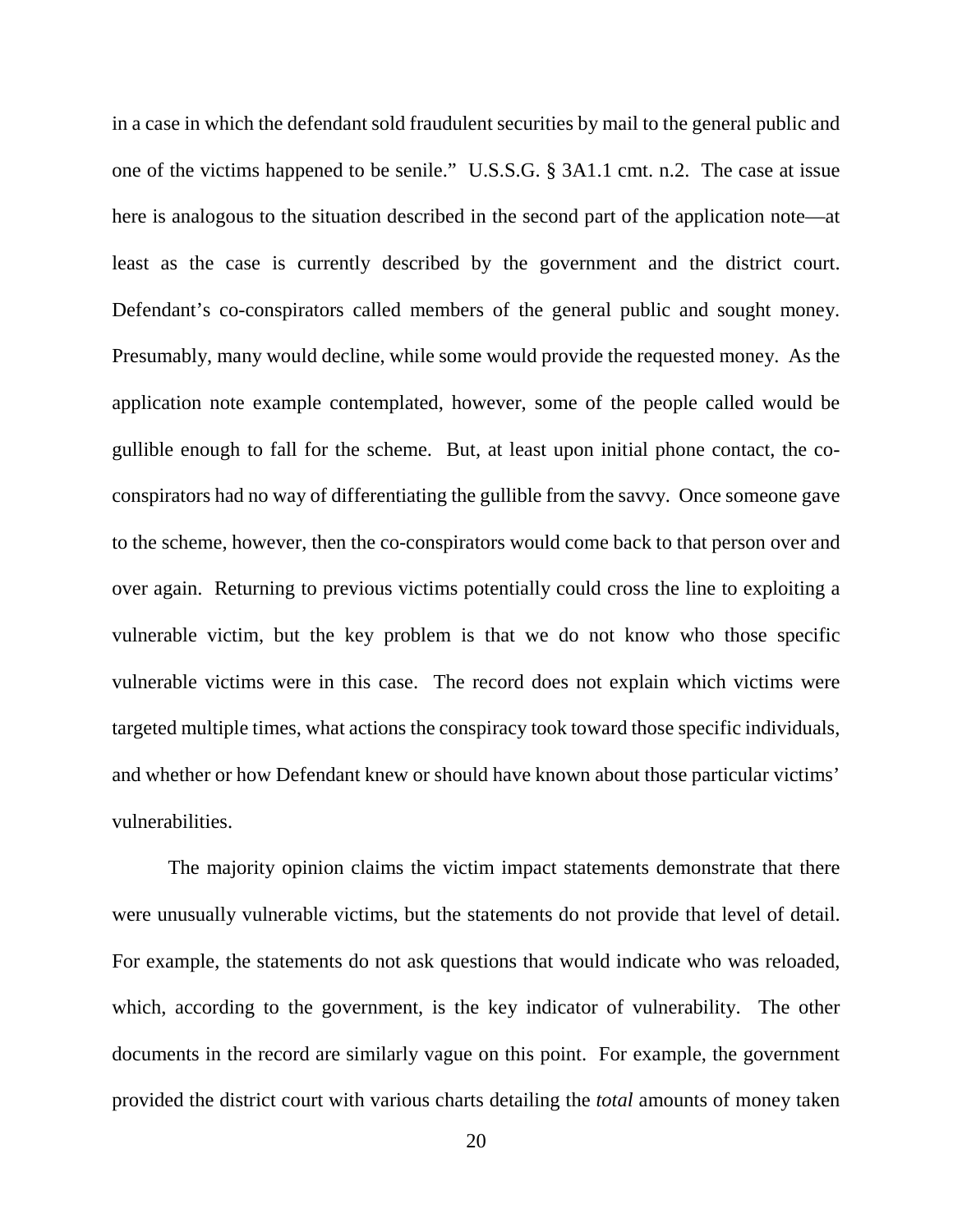from each victim, but these documents do not also reveal who was reloaded, because they do not show discrete transactions. An appellate court reviewing this record is left to guess who was reloaded based upon the total money an individual lost to the scheme. Furthermore, even if this Court could discern who specifically was reloaded from these documents, we have no additional details explaining what may have motivated an individual to contribute to the scheme more than once and how Defendant would have known of that person's alleged vulnerability. Without directing us toward specific information about particular victims, the district court's findings do not satisfy the standard established by this Court in *Llamas I*. *See* 599 F.3d at 387–89.

That backdrop—the binding precedent of *Llamas I* and its impact on this case—sets the stage for the government's filings below, in which it cited the unpublished opinion in *Llamas II* to support the allegedly "well established" principle of applying the vulnerable victim enhancement to reloading schemes. J.A. 380. *Llamas II* was issued after the district court resentenced the defendant and again applied the vulnerable victim enhancement.473 Fed. App'x at  $177-78$  & n.1. Significantly, the defense did not challenge the application of the enhancement in the second appeal; it only challenged the district court's consideration of the sentencing factors found in 18 U.S.C. § 3553(a) for procedural and substantive reasonableness. *See id.* at 179. In fact, this Court specifically said, "[b]ecause Llamas does not challenge his Guidelines calculation, we do not need to address that stage of the resentencing." *Id.* at 178 n.2. Nonetheless, in its filings below, the government described this case as "affirming [a] sentence incorporating [the] vulnerable victim adjustment against a similarly situated Costa Rican telemarketing fraud defendant." J.A.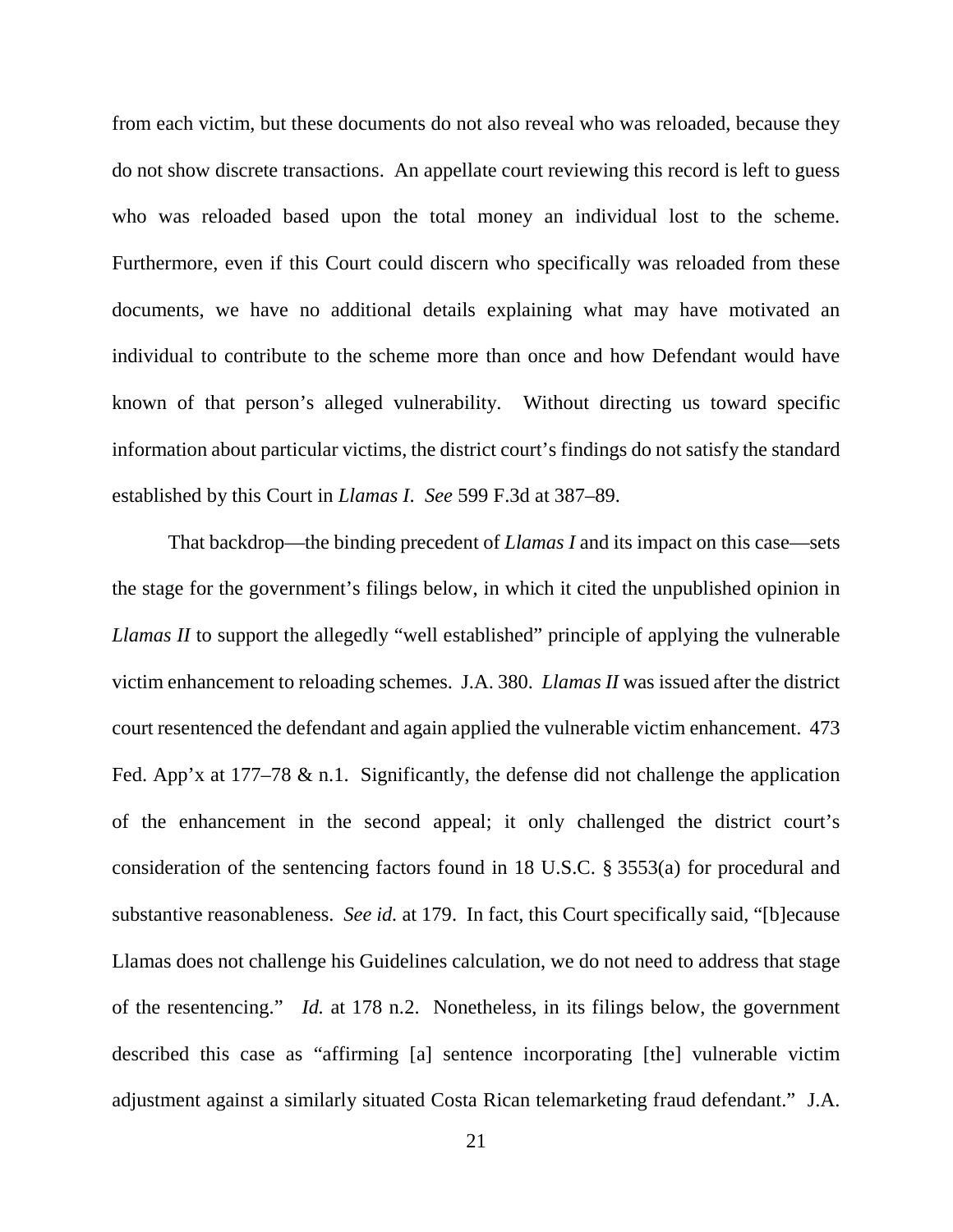380. Although technically true, the government's characterization omits the crucial fact that the panel in *Llamas II* expressly declined to opine on the appropriateness of the enhancement's application, because that issue was not appealed. Thus, even if it were binding precedent, *Llamas II* does not carry the weight the government tries to place on it. The Fourth Circuit has not previously applied the vulnerable victim enhancement in the way the majority opinion appears to do here. To the contrary, the binding case on this issue—*Llamas I*—undercuts the government's argument by requiring detailed findings from the district court. A panel of this Court has since reiterated that holding. *See United States v. Johnson*, 480 Fed. App'x. 186, 189 (4th Cir. 2012) (quoting *Llamas I* for the proposition that "our precedent stresses the importance of an adequate explanation" for applying the vulnerable victim enhancement and then finding application of the enhancement procedurally unreasonable because the district court "failed to make explicit findings on the record as to the victims, their unusual vulnerability, and [the defendant's] knowledge of such vulnerability"). Yet the government appears to take great pains to avoid citing a published case that diminishes its argument, instead relying on a misleading characterization of a subsequent unpublished opinion to make its point.

The government's filings below also relied on three other cases: one from the Seventh Circuit and two from the Ninth Circuit. The Seventh Circuit case, like *Llamas*, does not help the government's argument. *See United States v. Jackson*, 95 F.3d 500 (7th Cir. 1996). The Seventh Circuit in *Jackson* upheld the application of the vulnerable victim enhancement in a case factually similar to the one here. *See id.* at 502–04, 506–08. Unlike in this case, however, the district court in *Jackson* identified at least one particular victim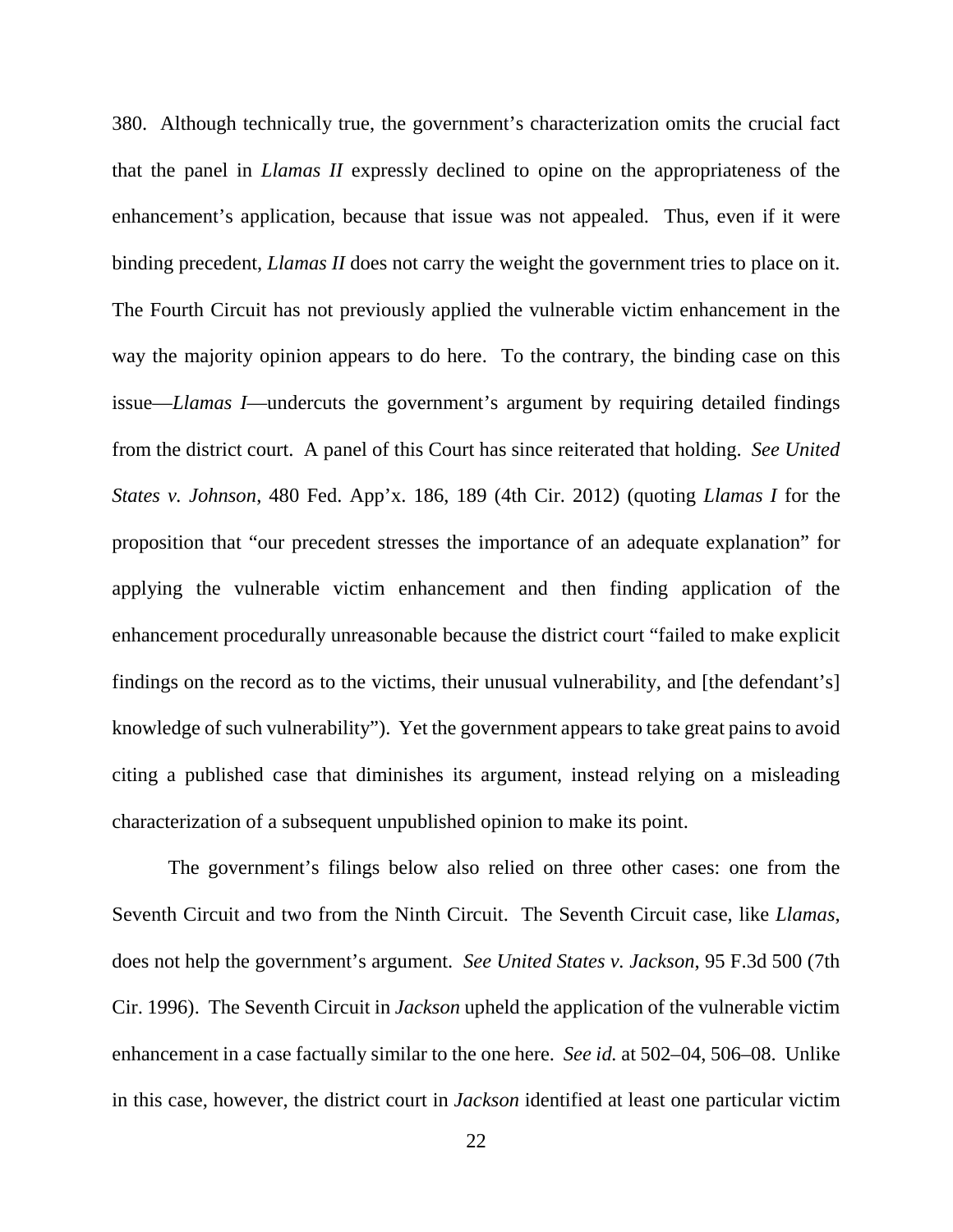as vulnerable, detailed the conspiracy's actions to take advantage of that person, and explained why the defendant should have known about that particular victim's vulnerability. *See id.* at 507–08. Thus, the court in *Jackson* made the critical factual findings absent in this case.

Contrary to the majority opinion's characterization of *Jackson*, the vulnerability of specific victims played a key role in the outcome of that case. The Seventh Circuit articulated the enhancement's requirements as being that "the district court must find both 1) that *a victim* of the defendant's crime was unusually vulnerable in some way, and 2) that the defendant targeted *that victim* because of this vulnerability." 95 F.3d at 507 (emphases added). The court's subsequent explanation follows that standard. For example, throughout the opinion, the court discusses J.Z., one of the scheme's victims. *See id.* at 504, 507–08. The opinion details how J.Z. was defrauded into contributing to the scheme four times and the amounts he contributed on each occasion. *See id.* at 504. Thus, although the Seventh Circuit may have appeared to speak in general terms—which the majority is quick to emphasize—the court's analysis was firmly grounded in the specifics of a particular victim's case. *See, e.g.*, *id.* at 508 ("[T]he district court clearly determined that [the victims'] readiness to fall for the telemarketing rip-off, not once but *twice* (and in J.Z.'s case, four times), demonstrated that their personalities made them vulnerable in a way and to a degree not typical of the general population."); *id.* ("[T]he systematic re-victimizing of people like J.Z. amply demonstrate[s] that the defendants believed the reloaded persons to be especially vulnerable.").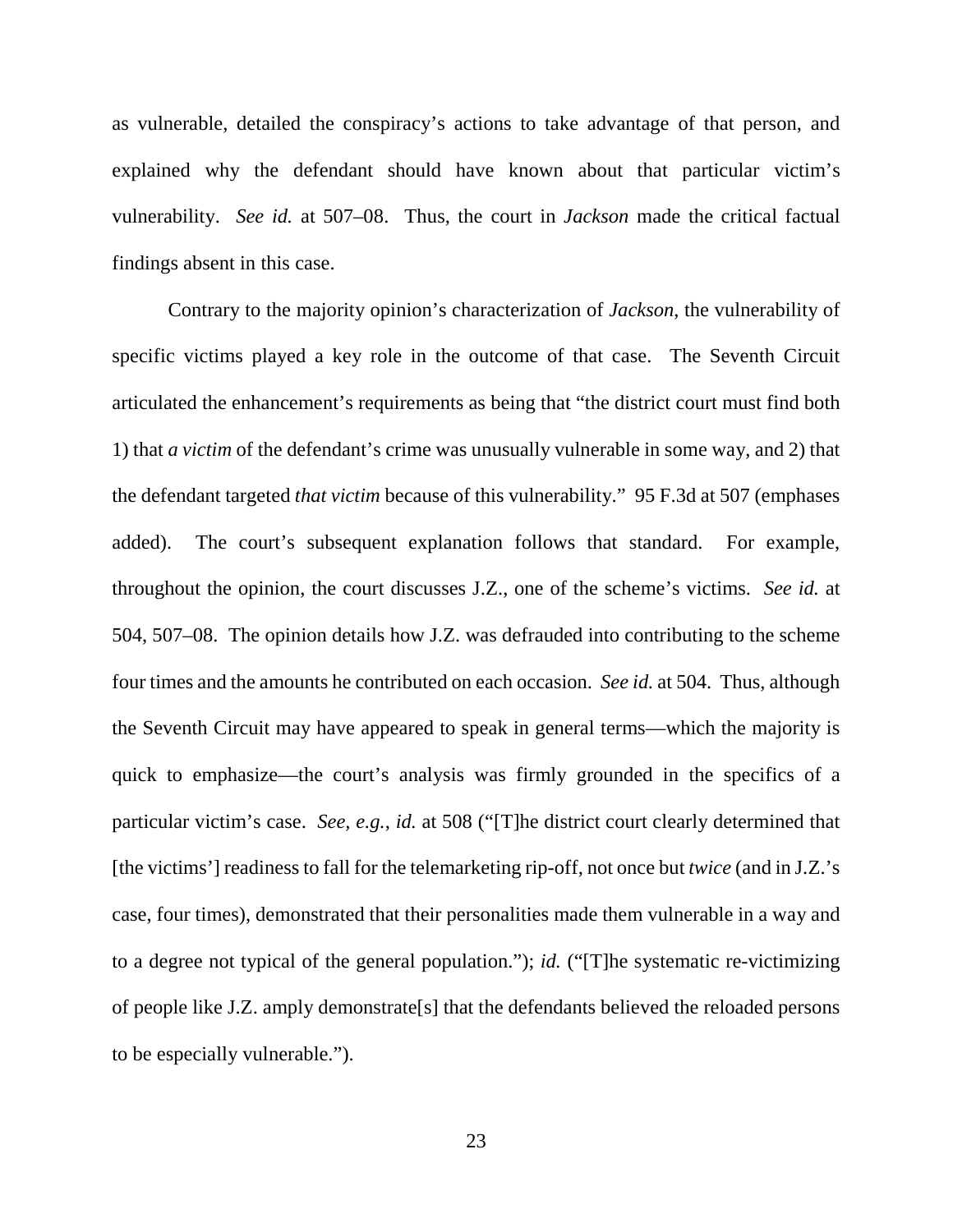Only the Ninth Circuit cases cited by the government may support its argument, because it is unclear from the appellate opinions whether the district court made findings about particular victims. *See United States v. Durant*, 89 Fed. App'x 56, 58 (9th Cir. 2004); *United States v. Randall*, 162 F.3d 557, 560–61 (9th Cir. 1998). Yet the import of that precedent is unclear, because, for example, a more recent Ninth Circuit opinion goes into significant detail about the specific findings made about particular victims and why the defendant in a reloading scheme knew about the vulnerabilities of those victims. *See United States v. Lloyd*, 807 F.3d 1128, 1172–73 (9th Cir. 2015).

To the extent that my position splits with that of the Ninth Circuit in *Durant* and *Randall*, I believe the Ninth Circuit's approach, as described in the cases cited by the government below, are at odds with this Circuit's binding precedent in *Llamas I*. The majority opinion also cites cases from other circuits to support the proposition that "evidence of reloading may support the enhancement." *Ante* at 6–7 (collecting cases). The cases cited do support the proposition that a reloading scheme *may* support applying the vulnerable victim enhancement—a conclusion with which I agree. My dispute with the majority opinion stems from whether a reloading scheme is *sufficient* to warrant applying the enhancement. The majority appears to argue that it is, thereby creating a broad rule that would apply the enhancement to any case where a victim falls prey to a similar scheme more than once—without any limiting principle in sight. In contrast, I argue that a district court must make adequate factual findings about at least one specific victim to justify applying the enhancement. The cases cited by the majority, like the Ninth Circuit opinions in *Durant* and *Randall*, leave unclear the extent to which the relevant district courts may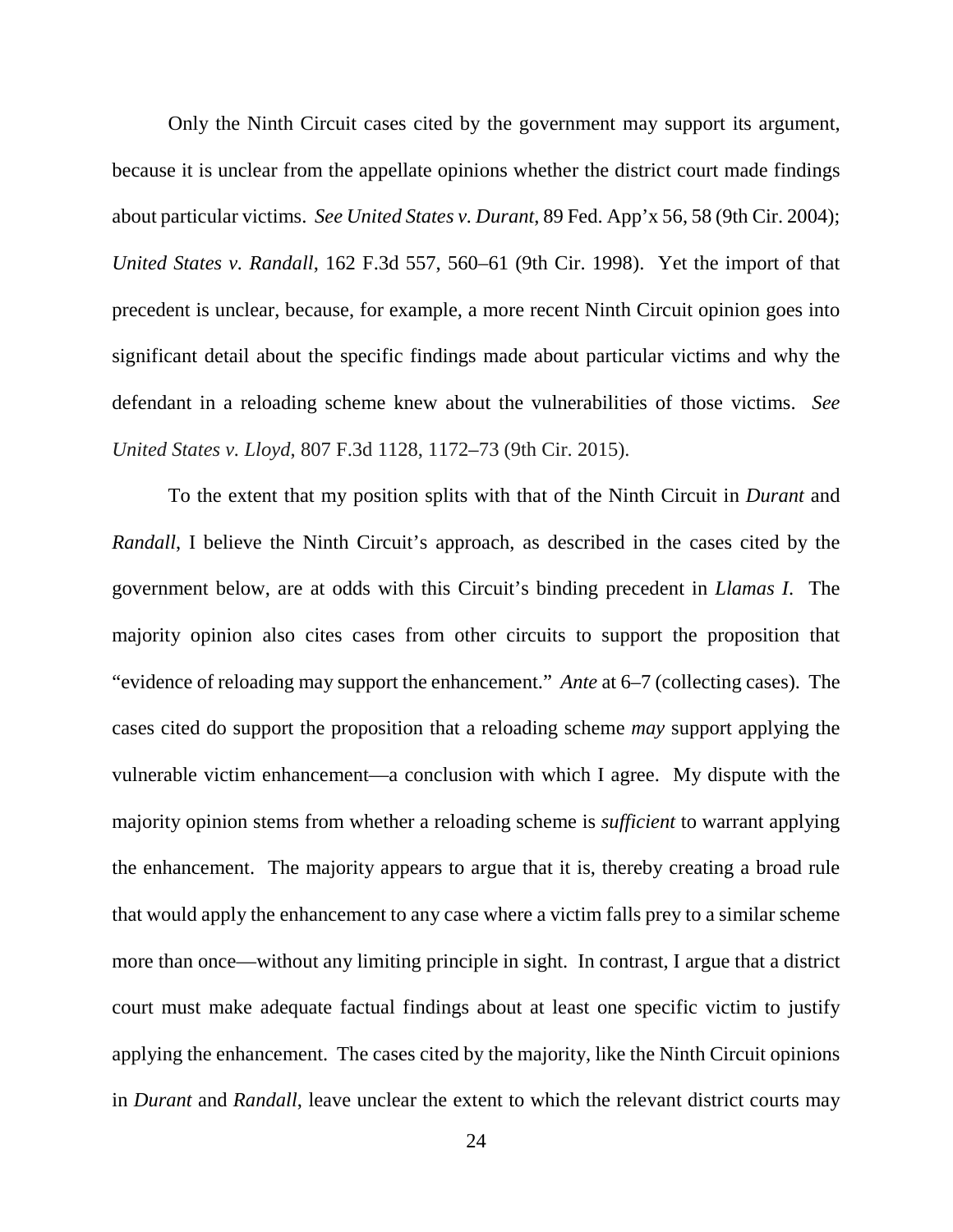have made specific findings about particular victims. *See United States v. Hoffecker*, 530 F.3d 137, 201–02 (3d Cir. 2008); *United States v. Day*, 405 F.3d 1293, 1295–96 (11th Cir. 2005); *United States v. Coe*, 220 F.3d 573, 582 (7th Cir. 2000); *United States v. Brawner*, 173 F.3d 966, 972–73 (6th Cir. 1999); *United States v. O'Neil*, 118 F.3d 65, 75–76 (2d Cir. 1997). Thus, as the majority opinion notes, these cases stand merely for the proposition that a reloading scheme can support applying the enhancement; they do not address the key distinction between my view and that of the majority.That said, to the extent any of those cases indeed uphold application of the enhancement absent particularized findings about specific victims, I believe that approach conflicts with this Circuit's binding precedent, as articulated in *Llamas I*.

Furthermore, the approach taken by the Ninth Circuit in *Durant* and *Randall* diverges from that of several other circuits. The Second Circuit, for example, has spoken particularly well on the matter in *United States v. Dupre*, 462 F.3d 131 (2d Cir. 2006). In that case, co-conspirators targeted evangelical Christians by using Christian imagery and rhetoric to ask them to provide money again and again to a fraudulent investment scheme. *See id.* at 134–36, 144–45. Although such "[s]chemes . . . inevitably attract the gullible," the Second Circuit rejected applying the vulnerable victim enhancement in the case solely based on such a generalized argument. *Id.* at 145. The court specifically said that "a criminal successfully asking a fraud victim for additional money does not itself demonstrate that the victim is especially vulnerable." *Id.* at 146. The court further elaborated: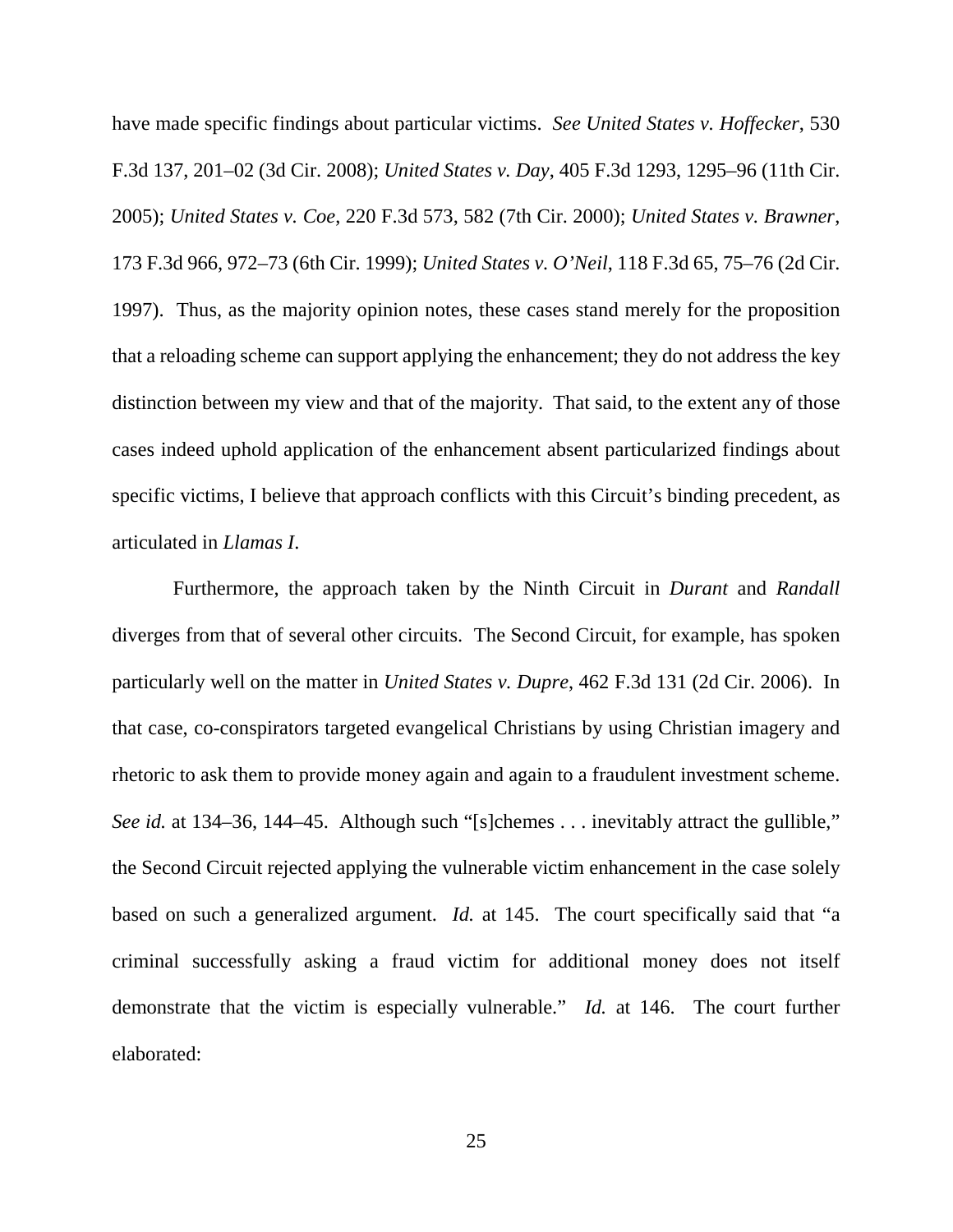We have no reason to believe that evangelical Christians as a class are 'unusually susceptible' to fraud. The application notes reiterate that the vulnerable victims enhancement is improper except in cases where defendants 'should have known' of their victims' unusual vulnerability, such as 'in a fraud case in which the defendant marketed an ineffective cancer cure' . . . . Absent findings by the District Court that any *specific victim* was especially gullible because of his religion, we cannot conclude that evangelical Christian victims were susceptible to fraudulent schemes involving religious imagery in a manner analogous to how desperate cancer patients might be susceptible to con artists selling placebos.

*Id.* at 145 (emphasis added) (internal footnote omitted) (quoting U.S.S.G. § 3A1.1 cmt. 2). This case presents the same situation. "Absent findings by the District Court that any *specific victim* was especially gullible," we cannot meaningfully review this record and find that the enhancement was appropriately applied. *Id.* (emphasis added).

My good colleagues in the majority fail to grasp the basis of my reliance on *Llamas I* and *Dupre.* Indeed, I do not dispute that evidence of a reloading scheme can support application of the vulnerable victim enhancement, nor do I argue that *Llamas I* and *Dupre*  bar reliance on such a scheme as a basis for applying the enhancement. Rather, I rely on *Llamas I* and *Dupre* for the proposition that a court may not apply the vulnerable victim enhancement unless the government introduces *victim-specific*, as opposed to generalized, evidence. Notably, like *Llamas I* and *Dupre*, several other circuit opinions have vacated sentences applying the vulnerable victim enhancement when a district court failed to make factual findings regarding specific victims. *See, e.g.*, *United States v. Angeles-Mendoza*, 407 F.3d 742, 747–48 (5th Cir. 2005) (vacating application of the enhancement when the district court's "scant, generalized findings" mentioned only "general characteristics commonly held" by the victims and "inherent" in the class of victims targeted); *United*